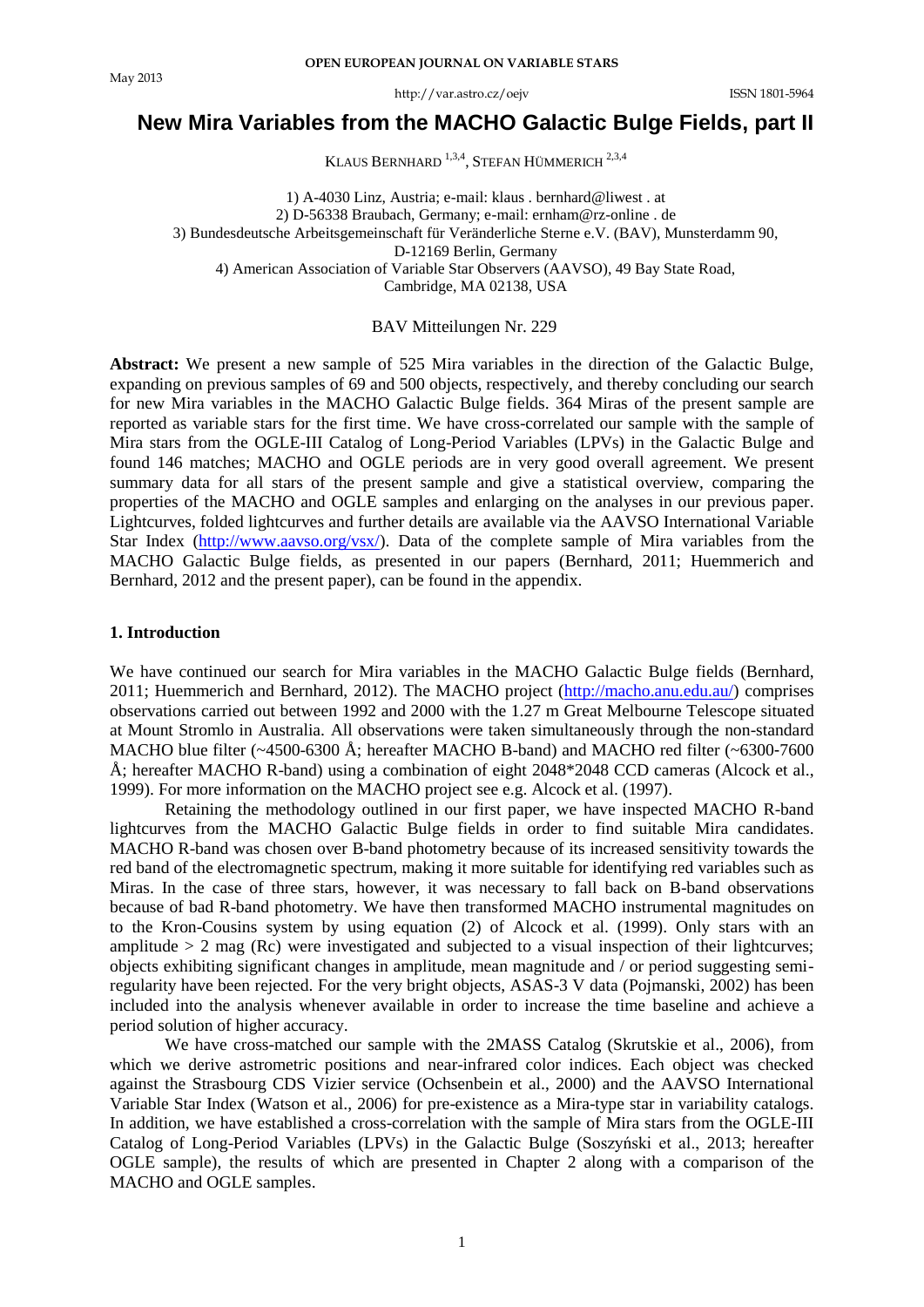#### http://var.astro.cz/oejv ISSN 1801-5964

Summary data for all new Mira variables are presented in Table 1, which also gives corresponding identifiers from other lists. Lightcurves, folded lightcurves and further details are available via the AAVSO International Variable Star Index (Watson et al., 2006; [http://www.aavso.org/vsx/\)](http://www.aavso.org/vsx/). Data of the Mira variables from our previous papers can be found online at VizieR (catalog [J/other/OEJV/149\)](http://vizier.u-strasbg.fr/viz-bin/VizieR?-source=J/other/OEJV/149) and in the Peremennye Zvezdy Variable Stars Supplement [\(PZP, vol. 11, N 12\)](http://www.astronet.ru/db/varstars/msg/1249318). Additionally, data of the complete sample of Mira stars from the MACHO Galactic Bulge fields, as presented in our papers (Bernhard,  $2011^{\frac{1}{1}}$ ; Huemmerich and Bernhard,  $2012$  and the present paper), can be found in the appendix, including 2MASS J, H, K photometry (Skrutskie et al., 2006).

### **2. Properties of the MACHO Mira sample and comparison with the OGLE sample**

### *2.1 Cross-correlation with Mira variables from the OGLE-III Catalog of Long-Period Variables (LPVs) in the Galactic Bulge*

We have cross-correlated the present sample of MACHO Miras with the OGLE sample (Soszyński et al., 2013). We find 146 matches, which is in agreement with our expectations as the sky coverage of the two surveys is different and many of the brighter MACHO objects will likely be saturated in the OGLE frames. Corresponding OGLE identifiers (OGLE-BLG-LPV-NNNNNN) are listed in Table 1.

Except for two cases, in which the given period was half the actual value<sup>2</sup>, MACHO and OGLE periods are in very good overall agreement. In exactly 50% of cases, MACHO and OGLE periods agree to within 1%, while the period difference is more than 4.5% for only 5 stars of the entire sample (see Figure 1). Examples of excellent period agreement between MACHO and OGLE Miras are presented in Figure 2.



*Figure 1: Difference between OGLE and MACHO periods, as expressed in ΔPeriod (%)*

We have investigated all stars with  $\Delta$ Period  $> 3\%$  and find that the observed differences in period are mostly due to the disparity between MACHO and OGLE coverage. Both samples are based on quite heterogeneous datasets. OGLE time coverage and number of datapoints vary "[...] from about 100 points collected over two years to more than 3,000 observations obtained between 1997 and 2009 <u>.</u>

 $<sup>1</sup>$  One star of the sample presented in Bernhard (2011) has been identified as a duplicate entry (MACHO</sup> 101.20779.46 = MACHO 104.20779.6004). As better coverage of the object has been achieved in field 101, we retain MACHO 101.20779.46 and drop the other identifier from our sample.

 $^{2}$  Both objects (MACHO 180.22111.49, P = 182.5 d in the MACHO sample; OGLE-BLG-LPV-211391, P  $= 155.96$  d in the OGLE sample) are listed with their corrected periods (P = 365 d and P = 305 d, respectively) in Table 1.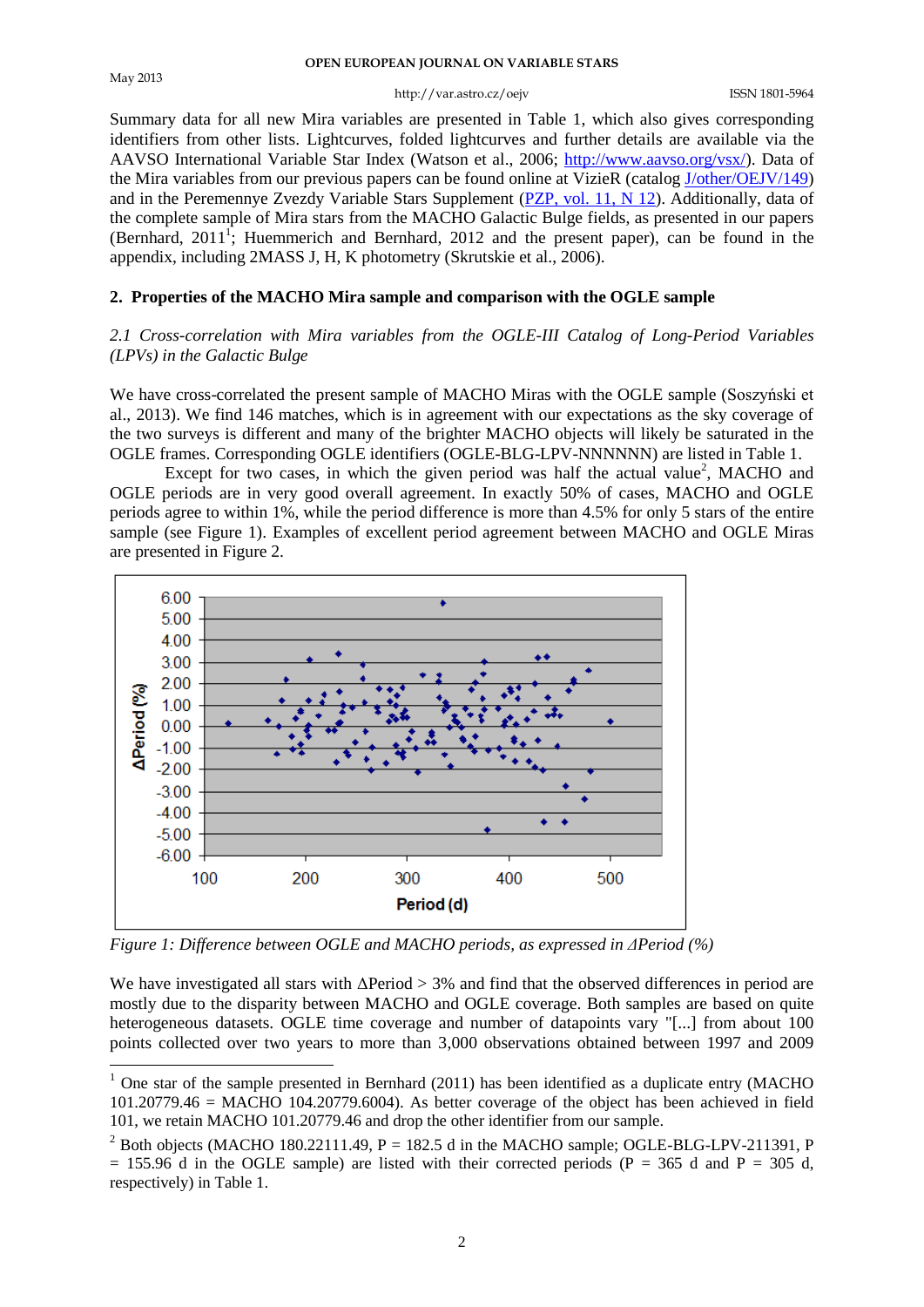#### http://var.astro.cz/oejv ISSN 1801-5964

(OGLE-II + OGLE-III)." (Soszyński et al., 2013). MACHO data, on the other hand, comprises from about 200 to more than 1,200 datapoints which were mostly collected over a timespan from 1,500 to 2,500 days in the case of the Galactic Bulge fields. MACHO fields with fewer than 200 observations have been excluded from our analysis.

As indicated above, longer time coverage results in more accurate results in almost all cases. This was expected, as small cycle-to-cycle variations, which Mira variables are notorious for, may have a great impact on the period solutions for stars with short time baselines that only cover a small number of cycles. This holds especially true for long-period Miras, for which analyses are sometimes based on only two consecutive maxima. Furthermore, in some cases, maxima have been covered only partially or not at all, which is seen frequently in stars whose periods are very nearly equal to one year. Additionally, varying lightcurve shapes add uncertainty to the period analysis. Considering these difficulties, and the fact that Mira variables are prone to exhibiting intrinsic period scatter (cf. e.g. Koen and Lombard, 1995; Zijlstra and Bedding, 2002), the excellent agreement of MACHO and OGLE periods is noteworthy. Figures 3 and 4 give examples of the period solutions for MACHO and OGLE Miras with  $ΔPeriod > 3%$  which illustrate the frequent disparity in time coverage between both datasets.



*Figure 2: Period solutions for the stars MACHO 401.48048.56 / OGLE-BLG-LPV-138720 (top), MACHO 402.47860.1097 / OGLE-BLG-LPV-130415 (middle), MACHO 401.48292.484 / OGLE-BLG-LPV-150549 (bottom), based on MACHO data (left side) and OGLE data (right side). Although MACHO and OGLE data were taken at different epochs, there is excellent agreement between MACHO and OGLE periods, which also indicates the stability of the pulsational behaviour of these Miras.*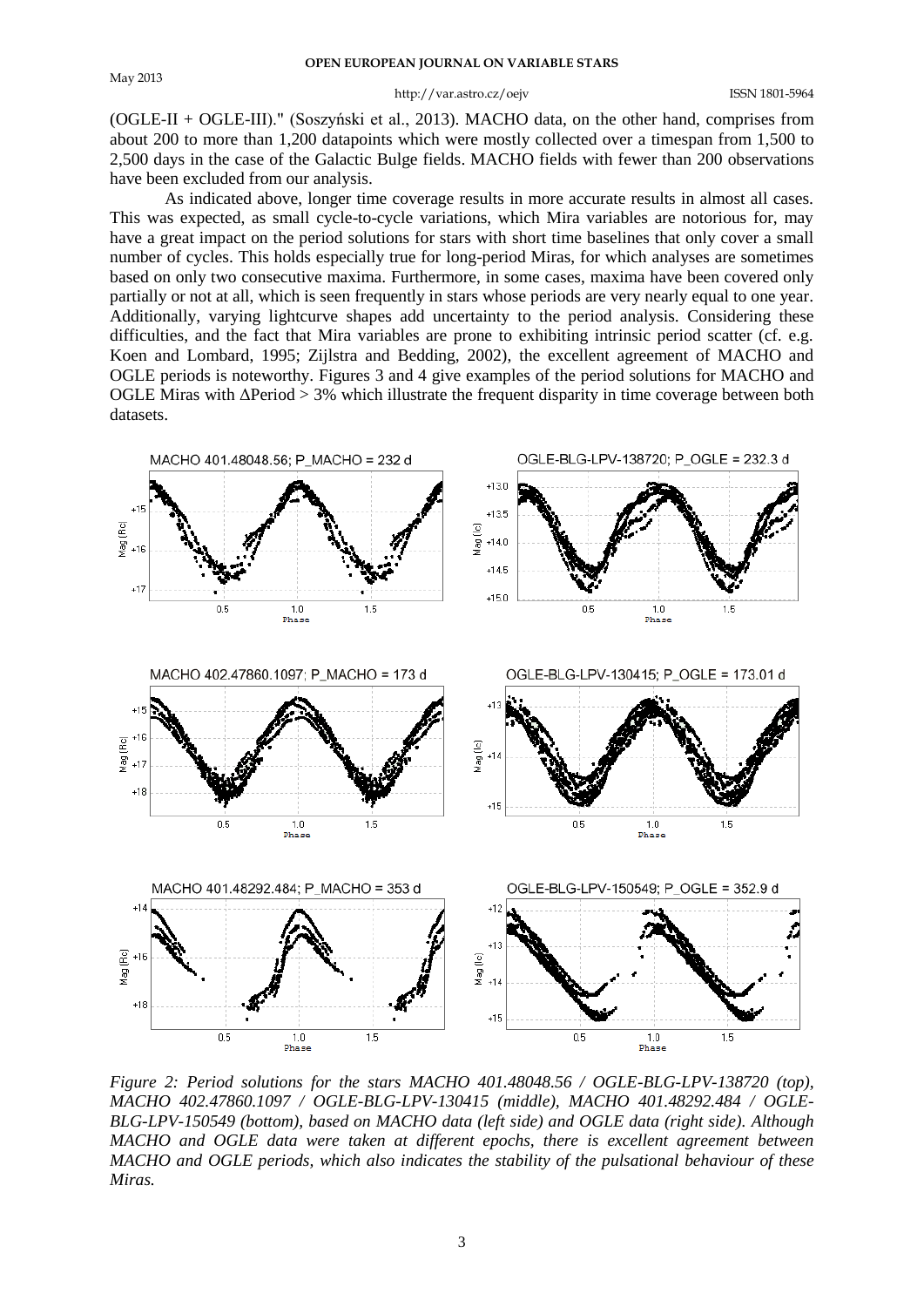

*Figure 3: The star MACHO 180.22890.135 / OGLE-BLG-LPV-220499. The left side of the figure shows MACHO Rc data (green-shaded area): lightcurve (top) and corresponding phase plots based on MACHO period (middle) and OGLE period (bottom). The right side of the figure shows OGLE Ic data (red-shaded area): lightcurve (top) and corresponding phase plots based on OGLE period (middle) and MACHO period (bottom). The MACHO period produces a better fit of both datasets, which is to be expected because of longer time coverage.*

In agreement with the above mentioned deductions, the disparity in coverage seems to be most pronounced for objects with  $ΔPeriod > 3%$ . We have therefore chosen to augment this situation by combining MACHO and OGLE data for all objects with  $\Delta$ Period  $> 3\%$ . The resulting increment of the time baseline enables us to obtain a period solution of higher accuracy for these stars; an example of this procedure is illustrated in Figure 5. Stars, whose periods result from a combination of MACHO and OGLE data, are marked as such in Table 1.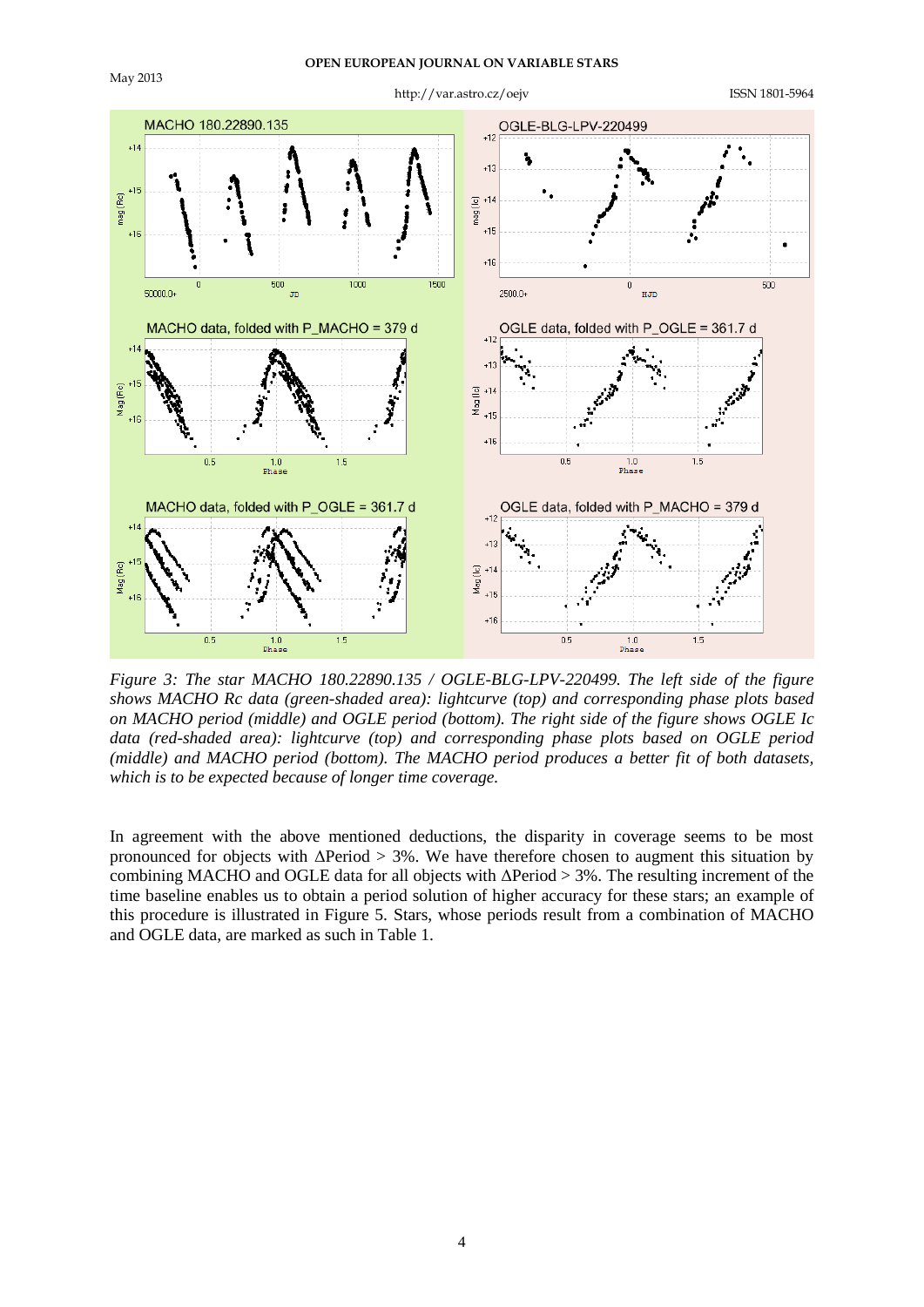

*Figure 4: The star MACHO 401.47930.1029 / OGLE-BLG-LPV-131931. The specification and arrangement of the data are the same as in Figure 3. Both period solutions produce a better fit of their respective data sets. The period solution of the OGLE sample is preferable in this case as it has been based on a considerably larger dataset which also boasts better coverage of maxima.*

 $\overline{0.5}$ 

 $\frac{1.0}{\text{Phase}}$ 

 $\overline{1.5}$ 



*Figure 5: Period solutions for the stars MACHO 180.22890.135 / OGLE-BLG-LPV-220499 (top) and MACHO 114.20361.533 / OGLE-BLG-LPV-194883 (bottom), based on a combination of MACHO and OGLE data. For the period analysis, OGLE Ic (red) has been shifted to match MACHO Rc (black).*

 $\overline{0.5}$ 

 $\frac{1.0}{\text{Phase}}$ 

 $1.5$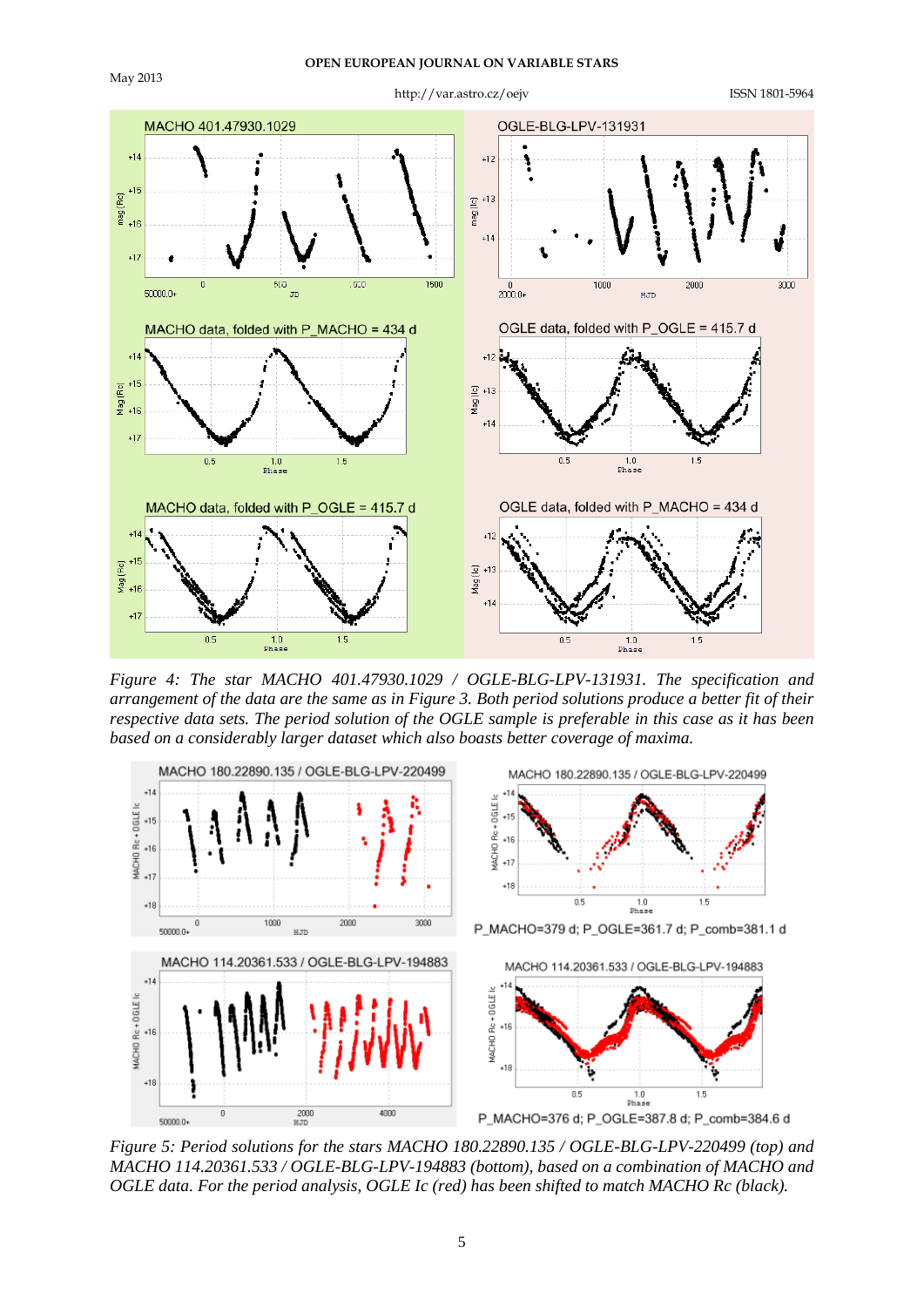1

#### http://var.astro.cz/oejv ISSN 1801-5964

#### *2.2 Period distribution<sup>3</sup>*

We have compared the period distribution of the MACHO and OGLE samples, the result of which is illustrated in Figure 6. The OGLE sample  $(N = 6528)$  is more complete and comprises about six times as many Mira variables as the MACHO sample  $(N = 1094)$ , which bears on the following results. Nevertheless, and despite of an overall good agreement, there is a noteworthy discrepancy in the period distribution between both samples. The MACHO sample contains more Miras with periods ranging from 201-350 days, notably in the range from 201-300 days. In contrast, the OGLE sample encompasses a much higher percentage of Miras in the period range  $> 350$  days. In fact, the longestperiod Mira we have been able to identify in MACHO data is the OH maser source MACHO  $305.35072.100$  with a period of P = 592 d (cf. also Huemmerich and Bernhard, 2012); there do not seem to be Miras of longer period in the entire MACHO sample.

The observed discrepancy is most likely due to the different passbands and limiting magnitudes of the MACHO and OGLE projects. OGLE observations are taken in the Cousins I-band (Ic), which roughly comprises a wavelength region between  $\sim 6800$  and  $\sim 9000$  Å (cf. e.g. Moro and Munari, 2000), and are thus much more suited to finding long-period Miras which are mostly very red objects due to extinction by circumstellar dust (cf. e.g. Matsunaga et al., 2005). Furthermore, a fraction of the brighter Miras will likely be saturated in the OGLE frames, which possibly contributes to the observed differences in period distribution between both samples.



*Figure 6: Period distribution of Mira variables in the direction of the Galactic Bulge (lilac: MACHO sample; N = 1094 / purple: OGLE sample; N = 6528)*

 $3$  All analyses presented in this chapter and the following ones are based on the whole sample of Mira variables from the MACHO Galactic Bulge fields as presented in Bernhard (2011), Huemmerich and Bernhard (2012) and the present paper.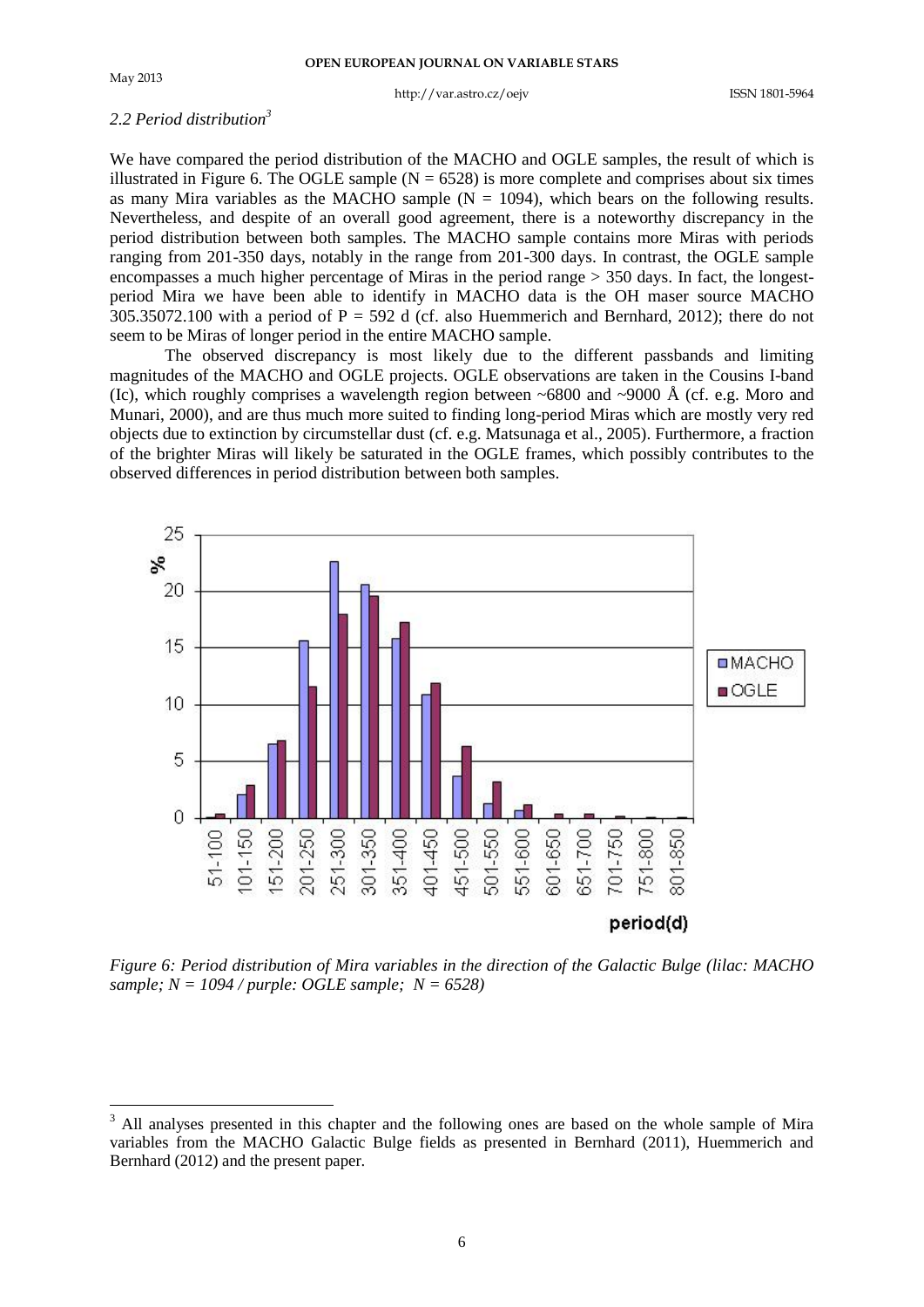#### *2.3 Properties in colour-magnitude, period-colour and period-luminosity space*

#### *2.3.1 Colour-magnitude diagrams*

Figure 7 shows the colour-magnitude diagrams for Mira variables from the MACHO and OGLE samples, the results of which are in excellent agreement. Both diagrams exhibit a red tail of Miras with  $(H-Ks) \ge 1$ , extending to about  $(H-Ks) = 1.5$  in the case of MACHO Miras and  $(H-Ks) = 2$  in the case of the OGLE sample. This is in agreement with the findings of Matsunaga et al. (2005); cf. in particular their Figure 7. It is noteworthy that Miras with  $(H-Ks) \ge 1$  become fainter with increasing (H-Ks), which becomes especially obvious in the OGLE sample, demonstrating again the advantages of OGLE in discovering Miras towards the red and faint end. This underluminosity in the 2MASS Ksband is likely caused by circumstellar extinction due to dust (cf. e.g. Fraser, 2008).



*Figure 7: 2MASS (H-Ks) vs. Ks diagrams for the MACHO sample (top; N = 1094) and the OGLE sample (bottom; N = 6528)*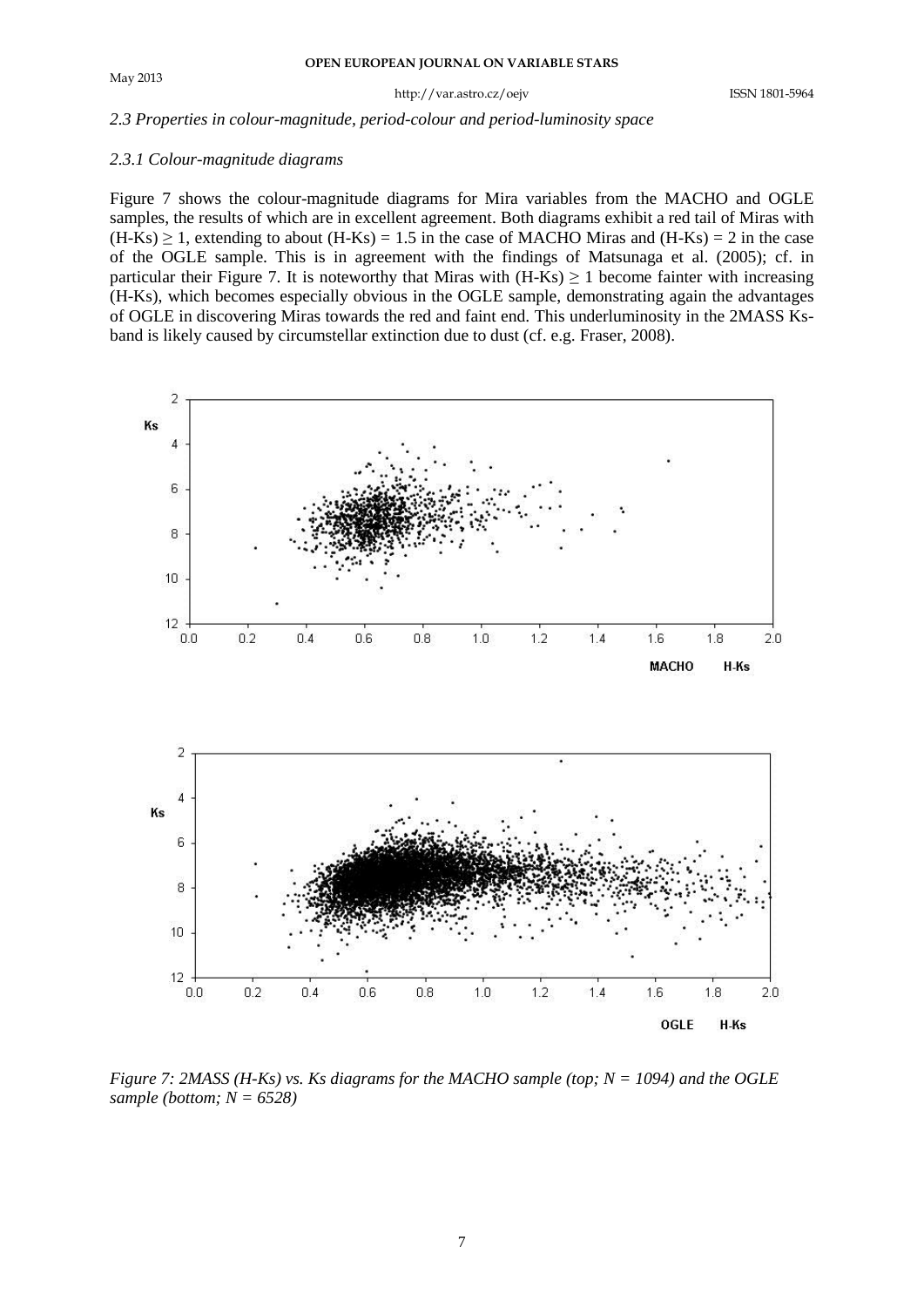#### *2.3.2 Period-colour diagrams*

Period-colour diagrams of the MACHO and OGLE samples are given in Figure 8; period is expressed in log (P). As expected, Miras of longer period have larger (H-Ks) values and thus redder colours. There is a turn-off point at log (P)  $\sim$  2.6, at which the increase in (H-Ks) follows a steeper slope, indicating that Miras with periods longer than  $log(P) \sim 2.6$  tend to show colour excesses because of circumstellar dust shells, as denoted by Matsunaga et al. (2005).



*Figure 8: Log (P) vs 2MASS (H-Ks) diagrams for the MACHO sample (top; N = 1094) and the OGLE sample (bottom; N = 6528)*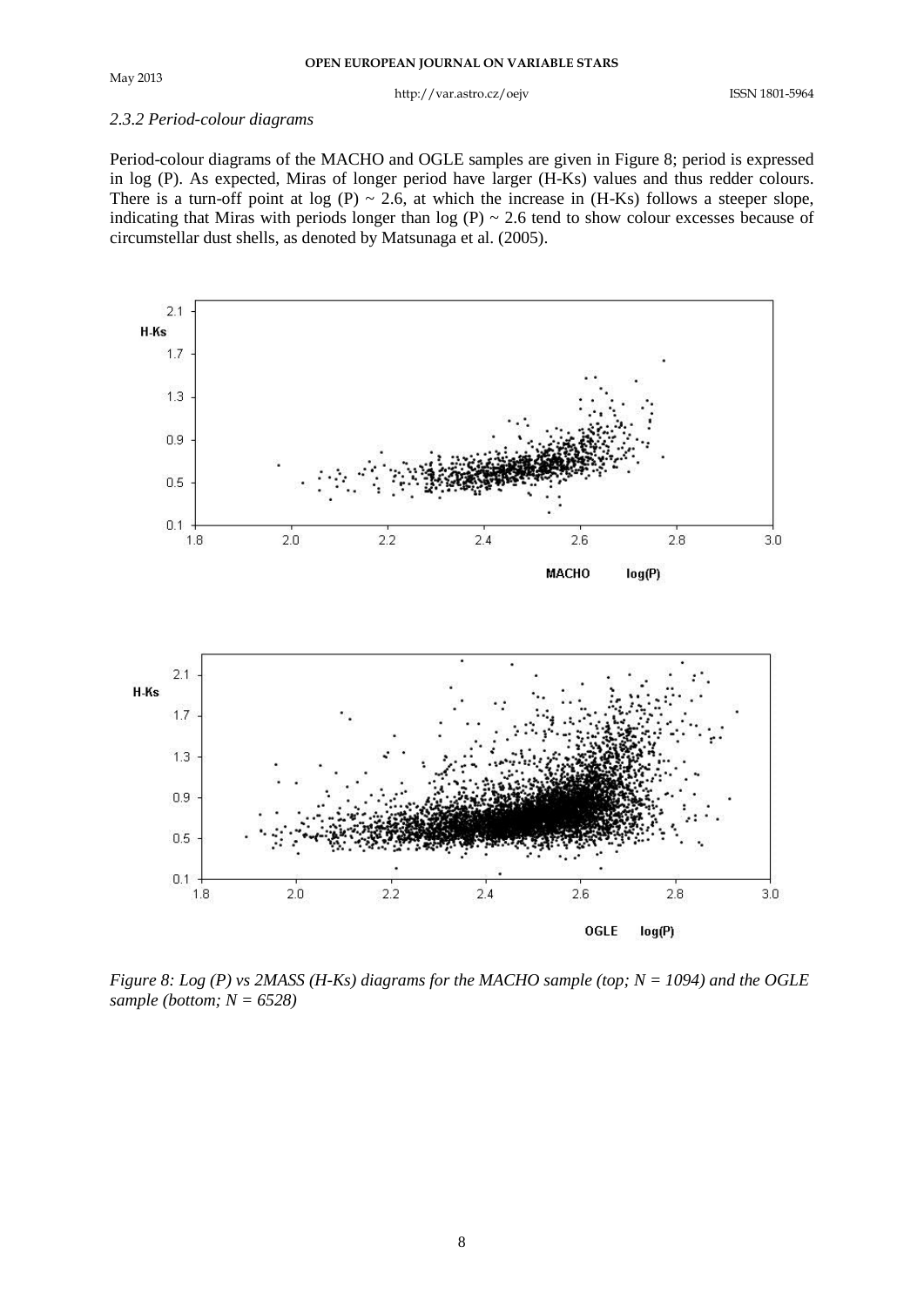#### May 2013

#### http://var.astro.cz/oejv ISSN 1801-5964

#### *2.3.3 Period-luminosity diagrams*

The distribution of Mira variables in the period-luminosity plane is rather clearly outlined. They occupy what has become to be known as "sequence C" and are well separated from the semi-regular and OSARG (OGLE Small Amplitude Red Giant) variables (cf. e.g. Wood et al., 1999; Soszyński et al., 2013; especially their Figure 5). There is excellent agreement in the distribution of Mira variables in the period-luminosity diagrams for both samples, with OGLE data reaching to fainter Ks.



*Figure 9: Log (P) vs 2MASS Ks diagrams for the MACHO sample (top; N = 1094) and the OGLE sample (bottom; N = 6528)*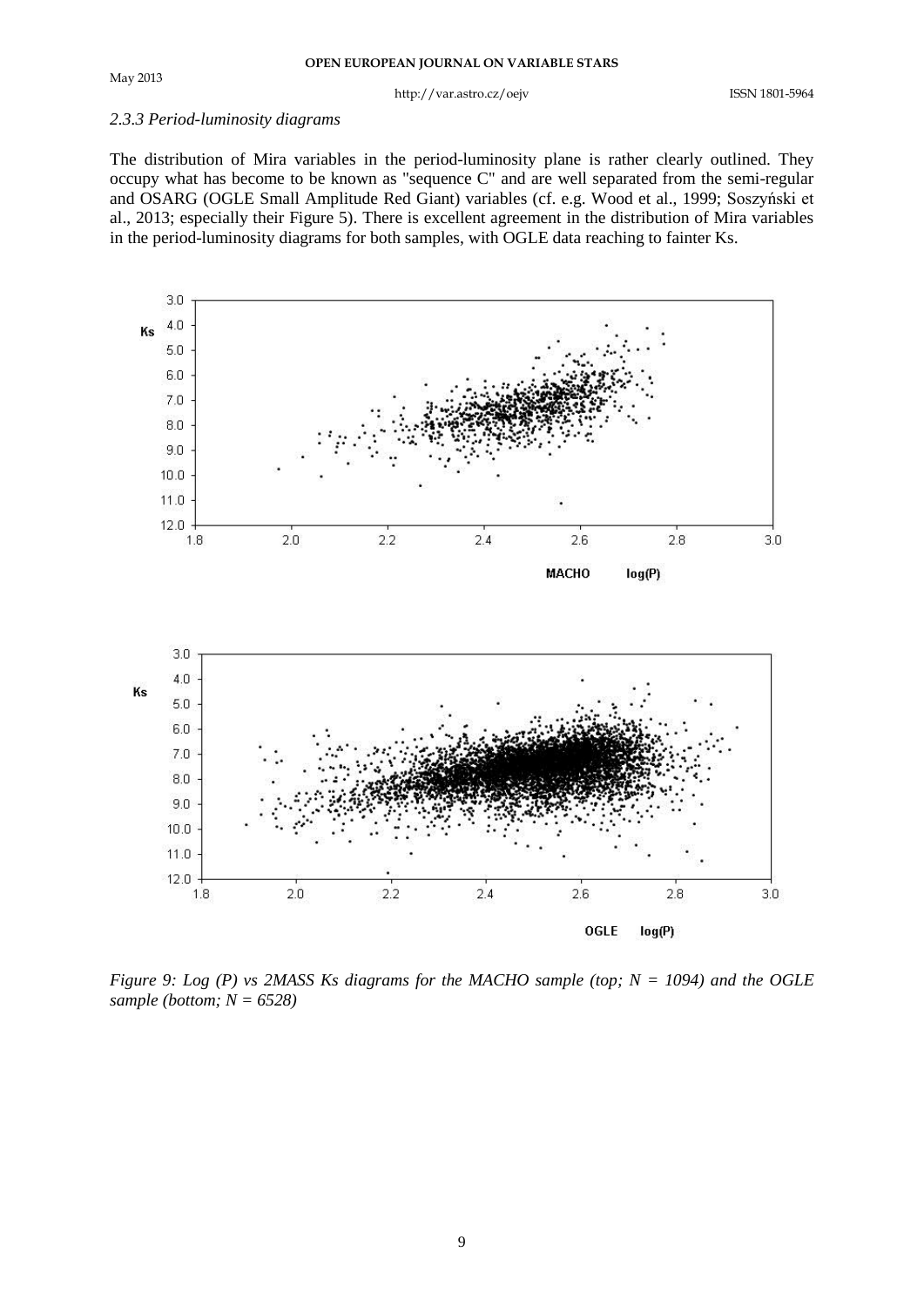## Table 1: Summary data for the new sample of 525 Miras from the MACHO Galactic Bulge fields

| No. | <b>MACHO</b>                                                                | RA (J2000) |  | DEC (J2000) Range (MACHO)                          |                |     | Epoch (Max) Per (d) Other ID / Remarks                                |
|-----|-----------------------------------------------------------------------------|------------|--|----------------------------------------------------|----------------|-----|-----------------------------------------------------------------------|
| 501 | 403.47552.12                                                                |            |  | 17 54 44.10 -29 27 50.1 12.3-15.3                  | Rc 2451254     | 331 | OGLE-BLG-LPV-114862                                                   |
| 502 | 402.47618.372                                                               |            |  | 17 55 17.01 -29 04 50.8 13.1-17.1                  | Rc 2451268     | 197 |                                                                       |
| 503 | 402.47624.8                                                                 |            |  | 17 55 17.77 -28 40 43.5 12.2-<16.4                 | Rc 2450959     | 241 |                                                                       |
| 504 | 402.47678.275                                                               |            |  | 17 55 27.31 -29 02 33.2 12.2-<16.7                 | Rc 2450885     | 268 |                                                                       |
| 505 | 402.47680.779                                                               |            |  | 17 55 27.40 -28 57 43.8 14.1-17.8:                 | Rc 2451055     | 400 |                                                                       |
| 506 | 402.47675.8                                                                 |            |  | 17 55 30.05 -29 15 10.0 >12.4-<15.5 Rc 2451028     |                | 203 | OGLE-BLG-LPV-121843                                                   |
| 507 | 402.47676.58                                                                |            |  | 17 55 32.71 -29 11 58.6 >13.4-16.8 Rc 2451427      |                | 312 |                                                                       |
| 508 | 402.47683.5                                                                 |            |  | 17 55 33.86 -28 44 55.7 12.0-15.7                  | Rc 2450632     | 197 |                                                                       |
| 509 | 402.47684.48                                                                |            |  | 17 55 35.08 -28 41 15.1 >11.4:-17.0 Rc 2451405     |                | 547 |                                                                       |
| 510 | 402.47683.10                                                                |            |  | 17 55 35.92 -28 43 01.9 12.7-16.5                  | Rc 2451279     | 215 |                                                                       |
| 511 | 402.47739.56                                                                |            |  | 17 55 39.15 -28 59 53.5 >12.4-16.3 Rc 2451404      |                | 284 |                                                                       |
| 512 | 402.47744.10                                                                |            |  | 17 55 43.46 -28 41 01.3 10.8:-<14.6 Rc 2450965     |                | 232 |                                                                       |
| 513 | 402.47744.1236 17 55 49.82 -28 39 09.5 14.6-18.4: Rc 2451072                |            |  |                                                    |                | 376 |                                                                       |
| 514 | 402.47745.178                                                               |            |  | 17 55 50.45 -28 35 42.0 15.5:-18.5: Rc 2450894     |                | 333 |                                                                       |
| 515 | 402.47742.51                                                                |            |  | 17 55 51.75 -28 48 13.4 >13.2-<17.0 Rc 2450918     |                | 222 |                                                                       |
| 516 | 402.47796.1591 17 56 04.94 -29 13 21.0 >14.7-19.3: Rc 2450978               |            |  |                                                    |                | 232 |                                                                       |
| 517 |                                                                             |            |  | 17 56 11.63 -29 18 35.9 12.8-16.9                  | Rc 2451390     |     |                                                                       |
|     | 403.47794.99                                                                |            |  |                                                    |                | 271 | OGLE-BLG-LPV-127802                                                   |
| 518 | 401.47812.11                                                                |            |  | 17 56 12.82 -28 07 42.3 13.9-16.7                  | Rc 2450940     | 402 | OGLE-BLG-LPV-127960                                                   |
| 519 | 401.47870.821                                                               |            |  | 17 56 15.15 -28 16 18.9 14.0:-17.2: Rc 2450665     |                | 124 | OGLE-BLG-LPV-128355                                                   |
| 520 | 403.47855.7                                                                 |            |  | 17 56 16.10 -29 18 04.4 >13.2-15.7                 | Rc 2450652     | 209 |                                                                       |
| 521 | 402.47861.12                                                                |            |  | 17 56 16.80 -28 51 29.4 12.8-16.3:                 | Rc 2451012     | 206 |                                                                       |
| 522 | 403.47847.26                                                                |            |  | 17 56 17.19 -29 49 07.8 13.0-16.5:                 | Rc 2450980     | 258 | OGLE-BLG-LPV-128742                                                   |
| 523 | 403.47844.144                                                               |            |  | 17 56 17.84 -29 59 24.4 12.6-16.5                  | Rc 2451253     | 240 | OGLE-BLG-LPV-128864                                                   |
| 524 | 402.47863.43                                                                |            |  | 17 56 20.89 -28 43 40.3 12.5-<16.5                 | Rc 2450992     | 240 |                                                                       |
| 525 | 401.47871.515                                                               |            |  | 17 56 21.32 -28 14 04.0 13.6-<18.0                 | Rc 2451370     | 386 |                                                                       |
| 526 | 403.47853.708                                                               |            |  | 17 56 21.91 -29 25 57.6 13.0-16.8                  | Rc 2451343     | 257 |                                                                       |
| 527 | 402.47865.12                                                                |            |  | 17 56 24.28 -28 38 08.7 12.6-<14.8                 | Rc 2451322     | 357 |                                                                       |
| 528 | 402.47859.92                                                                |            |  | 17 56 24.40 -28 59 25.9 12.7-16.4                  | Rc 2451328     | 252 |                                                                       |
| 529 | 402.47860.1097 17 56 26.25 -28 56 32.4 14.5-18.2                            |            |  |                                                    | Rc 2450975     | 173 | OGLE-BLG-LPV-130415                                                   |
| 530 | 403.47849.1260 17 56 26.55 -29 42 14.7 12.4-16.7                            |            |  |                                                    | Rc 2450572     | 244 |                                                                       |
| 531 | 403.47854.30                                                                |            |  | 17 56 28.29 -29 21 40.6 12.8-16.3:                 | Rc 2450195     | 270 | OGLE-BLG-LPV-130789                                                   |
| 532 | 402.47861.231                                                               |            |  | 17 56 30.45 -28 54 03.5 15.4-18.4                  | Rc 2451319     | 216 | OGLE-BLG-LPV-131151                                                   |
| 533 | 402.47864.10                                                                |            |  | 17 56 30.91 -28 39 03.7 >12.0-<15.6 Rc 2451260     |                | 176 | OGLE-BLG-LPV-131231                                                   |
| 534 | 401.47930.1029 17 56 34.85 -28 17 11.3 13.7-17.2                            |            |  |                                                    | Rc 2454248     |     | 429.5 OGLE-BLG-LPV-131931, c                                          |
| 535 | 403.47908.117                                                               |            |  | 17 56 34.87 -29 43 55.1 11.8-16.4:                 | Rc 2451260     | 295 | OGLE-BLG-LPV-131936                                                   |
| 536 | 403.47908.29                                                                |            |  | 17 56 37.77 -29 42 57.1 13.5-16.6                  | Rc 2450637     | 428 | OGLE-BLG-LPV-132456                                                   |
| 537 | 402.47920.811                                                               |            |  | 17 56 38.88 -28 56 11.5 14.8:-18.0                 | Rc 2450582     | 288 | OGLE-BLG-LPV-132639                                                   |
| 538 | 401.47930.68                                                                |            |  | 17 56 39.75 -28 14 51.3 14.0-16.9                  | Rc 2450928     | 248 | OGLE-BLG-LPV-132799                                                   |
| 539 | 402.47915.16                                                                |            |  | 17 56 42.12 -29 16 49.7 12.8:-17.0                 | Rc 2450905     | 230 | OGLE-BLG-LPV-133205                                                   |
| 540 | 401.47929.17                                                                |            |  | 17 56 42.47 -28 19 42.9 12.4-16.0                  | Rc 2450660     | 201 | OGLE-BLG-LPV-133271                                                   |
| 541 | 403.47904.301                                                               |            |  | 17 56 46.56 -29 59 50.8 12.8-16.3                  | Rc 2450972     | 164 |                                                                       |
| 542 | 403.47904.1888 17 56 47.96 -30 00 00.8 15.2-18.5                            |            |  |                                                    | Rc 2451303     | 195 | OGLE-BLG-LPV-134223                                                   |
| 543 | 403.47908.93                                                                |            |  | 17 56 49.85 -29 45 06.2 13.7-16.5                  | Rc 2450979     | 272 |                                                                       |
| 544 | 401.47986.11                                                                |            |  | 17 56 50.63 -28 31 35.3 12.5-16.3                  | Rc 2450898     | 236 | OGLE-BLG-LPV-134680                                                   |
| 545 | 403.47973.18                                                                |            |  | 17 56 51.01 -29 25 14.5 12.8-16.1:                 | Rc 2450560     | 274 |                                                                       |
| 546 | 401.47988.38                                                                |            |  | 17 56 53.20 -28 23 52.0 12.5-16.5                  | Rc 2451361     | 215 |                                                                       |
| 547 | 403.47971.4455 17 56 55.50 -29 31 19.8 16.1-20.2:                           |            |  |                                                    | V 2451295      | 288 | V4656 Sgr, OGLE-BLG-LPV-135449                                        |
| 548 | 403.47964.31                                                                |            |  | 17 56 56.12 -29 59 28.4 13.4-16.8                  | Rc 2450705     | 425 | OGLE-BLG-LPV-135555                                                   |
| 549 | 401.47986.30                                                                |            |  |                                                    |                |     | 17 56 56.46 -28 31 25.9 14.5-<18.1 Rc 2450573 171 OGLE-BLG-LPV-135614 |
|     | 550 401.47996.25                                                            |            |  | 17 56 56.77 -27 53 30.4 13.4-18.0                  | Rc 2451313 275 |     |                                                                       |
| 551 |                                                                             |            |  |                                                    |                |     |                                                                       |
|     | 401.47991.546  17  56  57.06  - 28  14  07.3  12.5: -16.1  Rc  2451010  210 |            |  |                                                    | Rc 2450876 197 |     |                                                                       |
| 552 | 401.47987.82                                                                |            |  | 17 56 57.44 -28 27 11.3 12.3-16.4                  |                |     |                                                                       |
| 553 | 403.47965.28                                                                |            |  | 17 56 58.37 -29 56 37.6 12.4-16.0 Rc 2450985 410   |                |     |                                                                       |
| 554 | 403.47968.172                                                               |            |  | 17 57 00.24 -29 45 45.8 13.0-16.2                  | Rc 2451427 192 |     |                                                                       |
| 555 | 402.47976.33                                                                |            |  | 17 57 02.03 -29 11 18.3 12.6-16.7                  | Rc 2451278 253 |     |                                                                       |
| 556 | 402.47983.526                                                               |            |  | 17 57 04.08 -28 44 15.1 14.6-<18.4: Rc 2450659 366 |                |     | OGLE-BLG-LPV-136817                                                   |
| 557 | 402.47976.8                                                                 |            |  | 17 57 05.26 -29 10 41.2 13.2-16.7                  | Rc 2451414 402 |     |                                                                       |
| 558 | 401.47991.529                                                               |            |  | 17 57 05.93 -28 13 27.8 13.9-17.0                  | Rc 2450938 237 |     | OGLE-BLG-LPV-137086                                                   |
| 559 | 401.47995.786                                                               |            |  | 17 57 06.18 -27 56 17.3 14.1-18.0:                 | Rc 2450609 278 |     |                                                                       |
| 560 | 401.47991.606                                                               |            |  | 17 57 06.54 -28 13 14.5 >13.2-17.0: Rc 2451375 245 |                |     |                                                                       |
| 561 | 402.48037.33                                                                |            |  | 17 57 10.73 -29 06 41.4 13.1-16.4                  | Rc 2451032 390 |     |                                                                       |
| 562 | 402.48039.31                                                                |            |  | 17 57 14.04 -29 01 05.8 13.3-16.4                  | Rc 2451392 288 |     | OGLE-BLG-LPV-138285                                                   |
| 563 | 401.48056.67                                                                |            |  | 17 57 16.20 -27 53 16.6 14.6-18.3                  | Rc 2451384 239 |     |                                                                       |
| 564 | 403.48025.50                                                                |            |  | 17 57 16.83 -29 58 17.3 12.5-<16.2                 | Rc 2450958     | 262 |                                                                       |
| 565 | $402.48041.152$ 17 57 16.83 -28 53 55.3 >11.8-15.9                          |            |  |                                                    | Rc 2451430 356 |     | Mis V0531                                                             |
| 566 | 401.48048.56                                                                |            |  | 17 57 17.04 -28 25 57.6 14.3-<17.0 Rc 2450897 232  |                |     | OGLE-BLG-LPV-138720                                                   |
| 567 | 401.48049.161 17 57 17.36 -28 22 22.3 12.7-16.3                             |            |  |                                                    | Rc 2450895 187 |     | OGLE-BLG-LPV-138761                                                   |
| 568 | 401.48049.1073 17 57 17.84 -28 21 58.4 13.5-17.1:                           |            |  |                                                    | Rc 2450897 282 |     | OGLE-BLG-LPV-138829                                                   |
| 569 | 401.48054.248                                                               |            |  | 17 57 23.93 -28 01 58.8 >14.3-17.4                 | Rc 2450870 366 |     | OGLE-BLG-LPV-139727                                                   |
| 570 | 402.48045.455 17 57 25.85 -28 36 04.5 14.3:-17.1: Rc 2451414 325            |            |  |                                                    |                |     | OGLE-BLG-LPV-140021                                                   |
| 571 | 401.48114.555 17 57 28.35 -27 58 46.7 13.5-17.8                             |            |  |                                                    | Rc 2451014 311 |     |                                                                       |
| 572 | 401.48112.111 17 57 32.62 -28 10 15.5 12.3-16.3                             |            |  |                                                    | Rc 2450676 190 |     |                                                                       |
| 573 | 402.48096.84                                                                |            |  | 17 57 33.70 -29 11 18.6 12.9-16.6                  | Rc 2451410 251 |     |                                                                       |
| 574 | 401.48115.19                                                                |            |  | 17 57 34.67 -27 55 32.9 12.4-16.6: Rc 2450157 310  |                |     |                                                                       |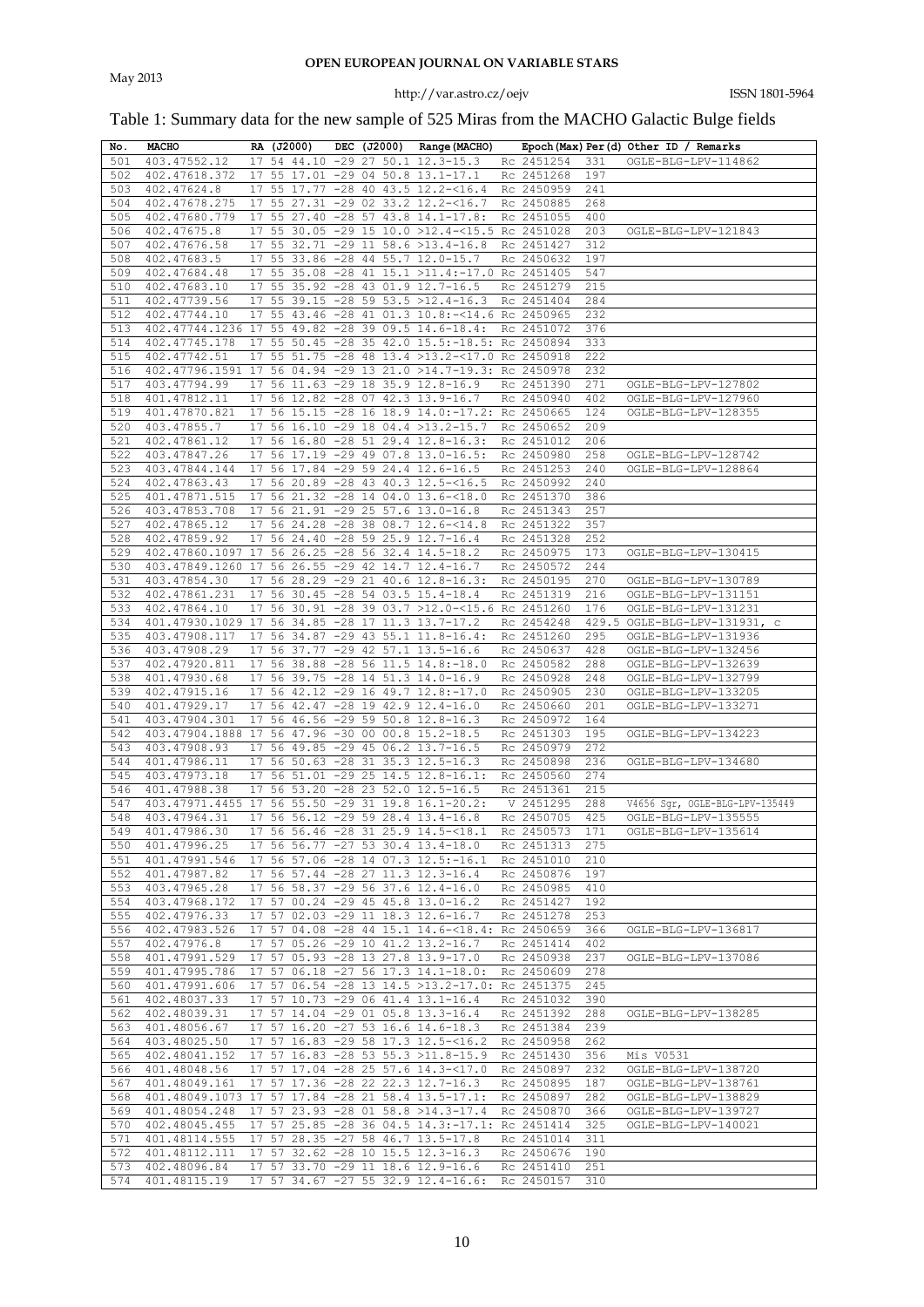May 2013

| 575        | 402.48100.1187 17 57 36.49 -28 57 40.4 14.7-17.4:                |    |       |                 |  |                                       | Rc 2451402               | 374        | OGLE-BLG-LPV-141561                                  |
|------------|------------------------------------------------------------------|----|-------|-----------------|--|---------------------------------------|--------------------------|------------|------------------------------------------------------|
|            |                                                                  |    |       |                 |  |                                       |                          |            |                                                      |
| 576        | 402.48096.92                                                     |    |       |                 |  | 17 57 36.83 -29 10 50.5 14.4-<17.7    | Rc 2450626               | 389        | OGLE-BLG-LPV-141618                                  |
| 577        | 401.48113.23                                                     |    |       |                 |  | 17 57 37.49 -28 02 46.6 12.2-16.3:    | Rc 2450666               | 377        | Mis V0477                                            |
| 578        | 401.48108.260                                                    |    | 17 57 |                 |  | 38.27 -28 23 55.0 14.4-18.5:          | Rc 2450605               | 480        | OGLE-BLG-LPV-141814                                  |
| 579        | 401.48107.171                                                    |    | 17 57 |                 |  | 38.34 -28 29 32.6 13.2:-16.3          | Rc 2450531               | 232        |                                                      |
|            |                                                                  |    |       |                 |  |                                       |                          |            |                                                      |
| 580        | 401.48106.390                                                    | 17 | 57    |                 |  | 38.36 -28 31 05.6 13.8-17.1           | Rc 2450893               | 283        | OGLE-BLG-LPV-141826                                  |
| 581        | 401.48116.434                                                    |    |       |                 |  | 17 57 40.93 -27 51 18.1 16.0-<19.2    | Rc 2451403               | 378        |                                                      |
| 582        | 401.48174.65                                                     |    | 17 57 |                 |  | $56.03 -27 58 58.3 13.5 -16.7$        | Rc 2450279               | 120        |                                                      |
|            |                                                                  |    |       |                 |  |                                       |                          |            |                                                      |
| 583        | 401.48168.2186 17 57                                             |    |       |                 |  | 57.31 -28 25 15.0 12.7-16.0           | Rc 2450681               | 220        | Mis V0858                                            |
| 584        | 401.48167.1504 17 57 57.62 -28 27 30.6 13.9-<17.3                |    |       |                 |  |                                       | Rc 2450246               | 272        | OGLE-BLG-LPV-144910                                  |
| 585        | 401.48231.373                                                    | 17 | 58    |                 |  | $06.33 - 28$ 11 56.4 13.5-17.0        | Rc 2451338               | 404        | OGLE-BLG-LPV-146523                                  |
| 586        | 118.17880.14                                                     |    |       |                 |  | 17 58 09.41 -30 04 19.2 14.6-18.9     | V 2451040                | 194        | $\overline{V}4666$ Sgr                               |
|            | 401.48231.397                                                    |    |       |                 |  |                                       | Rc 2451305               |            |                                                      |
| 587        |                                                                  |    |       |                 |  | 17 58 09.97 -28 14 19.8 13.8-17.0     |                          | 256        |                                                      |
| 588        | 401.48237.16                                                     | 17 | 58    |                 |  | 11.16 -27 50 00.9 14.0-17.2           | Rc 2450650               | 412        |                                                      |
| 589        | 401.48235.62                                                     |    |       |                 |  | 17 58 11.77 -27 56 53.3 15.2-<18.4    | Rc 2451288               |            | 353.3 OGLE-BLG-LPV-147554, c                         |
| 590        | 401.48228.20                                                     |    |       |                 |  | 17 58 12.16 -28 25 37.2 12.0-15.6     | Rc 2450647               | 242        | OGLE-BLG-LPV-147607                                  |
| 591        | 118.18009.13                                                     |    |       |                 |  | 17 58 14.39 -30 08 42.5 13.5-<17.5    | Rc 2450999               | 375        | OGLE-BLG-LPV-148017                                  |
|            |                                                                  |    |       |                 |  |                                       |                          |            |                                                      |
| 592        | 401.48235.98                                                     | 17 |       |                 |  | 58 19.75 -27 57 10.0 15.7-19.3:       | Rc 2450634               | 390        | OGLE-BLG-LPV-149029                                  |
| 593        | 118.18014.144                                                    | 17 |       |                 |  | 58 20.04 -29 50 11.3 13.4-15.7        | Rc 2450932               | 285        | OGLE-BLG-LPV-149084                                  |
| 594        | 401.48231.348                                                    |    |       |                 |  | 17 58 20.66 -28 12 00.0 14.0-16.9     | Rc 2454231               |            | 208.5 OGLE-BLG-LPV-149185, c                         |
| 595        | 401.48292.278                                                    |    |       |                 |  | 17 58 22.92 -28 06 52.3 13.5-<17.2    | Rc 2450641               | 354        | OGLE-BLG-LPV-149605                                  |
|            |                                                                  |    |       |                 |  |                                       |                          |            |                                                      |
| 596        | 401.48294.428                                                    | 17 |       |                 |  | 58 24.15 -28 01 37.1 13.7-17.5:       | Rc 2450572               | 266        | OGLE-BLG-LPV-149841                                  |
| 597        | 118.18012.472                                                    | 17 |       |                 |  | 58 24.58 -29 57 58.2 15.1-18.5        | Rc 2450582               | 279        | OGLE-BLG-LPV-149937                                  |
| 598        | 401.48288.405                                                    | 17 |       |                 |  | 58 24.61 -28 25 06.4 14.5-<18.1       | Rc 2451368               | 363        |                                                      |
|            |                                                                  |    |       |                 |  |                                       |                          |            |                                                      |
| 599        | 401.48294.763                                                    |    |       |                 |  | 17 58 24.70 -27 58 57.3 14.5:-17.6    | Rc 2450628               | 265        | OGLE-BLG-LPV-149959                                  |
| 600        | 401.48292.242                                                    | 17 | 58    |                 |  | 25.89 -28 07 34.0 >14.4-18.1:         | Rc 2450542               | 369        |                                                      |
| 601        | 401.48287.380                                                    |    |       |                 |  | 17 58 26.12 -28 26 37.4 14.2-<17.1    | Rc 2451358               | 352        |                                                      |
| 602        | 401.48293.22                                                     |    |       |                 |  | $17$ 58 26.15 -28 05 59.9 >12.3-<16.0 | Rc 2450264               | 233        | OGLE-BLG-LPV-150230                                  |
|            |                                                                  |    |       |                 |  |                                       |                          |            |                                                      |
| 603        | 401.48292.484                                                    | 17 |       |                 |  | 58 28.03 -28 10 27.4 14.0-18.0:       | Rc 2450632               | 353        | OGLE-BLG-LPV-150549                                  |
| 604        | 401.48296.5                                                      |    |       |                 |  | 17 58 28.98 -27 52 03.0 13.0 -< 16.0  | Rc 2450649               | 453        | V4668 Sqr                                            |
| 605        | 401.48292.107                                                    |    |       |                 |  | 17 58 34.48 -28 08 49.2 14.5-17.8     | Rc 2450517               | 256        | OGLE-BLG-LPV-151621                                  |
| 606        | 401.48291.324                                                    |    |       |                 |  | 17 58 34.52 -28 13 12.4 13.3-16.7:    | Rc 2450573               | 315        | OGLE-BLG-LPV-151636                                  |
|            |                                                                  |    |       |                 |  |                                       |                          |            |                                                      |
| 607        | 401.48350.14                                                     |    |       |                 |  | 17 58 39.91 -28 14 52.3 13.2-16.3     | Rc 2450614               | 196        | OGLE-BLG-LPV-152533                                  |
| 608        | 118.18143.140                                                    | 17 |       |                 |  | 58 47.01 -29 54 38.1 13.8-17.6:       | Rc 2450364               | 415        |                                                      |
| 609        | 118.18277.190                                                    |    |       |                 |  | 17 58 49.47 -29 38 14.1 14.1-18.4     | Rc 2451392               | 315        |                                                      |
| 610        | 118.18270.2512 17                                                |    |       |                 |  | 58 54.44 -30 03 52.9 15.8- $<20.0$ :  | Rc 2451247               | 450        | OGLE-BLG-LPV-155390                                  |
|            |                                                                  |    |       |                 |  |                                       |                          |            |                                                      |
| 611        | 401.48410.101                                                    |    |       |                 |  | 17 59 08.50 -28 17 52.7 12.2-<16.8    | Rc 2451034               | 255        |                                                      |
| 612        | 113.18421.82                                                     | 17 |       |                 |  | 59 10.34 -28 42 06.2 12.0-15.1        | Rc 2451339               | 163        | OGLE-BLG-LPV-158358                                  |
| 613        | 401.48409.142                                                    |    |       |                 |  | 17 59 15.30 -28 21 25.1 14.7-17.6:    | Rc 2450633               | 401        | OGLE-BLG-LPV-159315                                  |
| 614        | 401.48471.587                                                    |    |       |                 |  | 17 59 22.86 -28 11 41.6 14.2-17.4:    | Rc 2450279               | 256        | OGLE-BLG-LPV-160712                                  |
| 615        | 113.18412.749                                                    |    |       |                 |  | 17 59 23.46 -29 17 42.2 13.2-<16.9    | Rc 2451265               | 478        | OGLE-BLG-LPV-160831                                  |
|            |                                                                  |    |       |                 |  |                                       |                          |            |                                                      |
| 616        | 401.48471.275                                                    |    |       |                 |  | 17 59 24.35 -28 12 07.2 13.9-19.0     | V 2450274                | 252        | Mis V0641                                            |
| 617        | 108.18688.5379 17 59 48.97 -28 12 01.2 15.9-22.0:                |    |       |                 |  |                                       | Rc 2451352               | 294        | OGLE-BLG-LPV-165360                                  |
| 618        | 108.18684.670                                                    | 17 |       |                 |  | 59 50.55 -28 31 15.1 14.7-16.9        | Rc 2451280               | 338        | OGLE-BLG-LPV-165655                                  |
| 619        | 118.18659.155                                                    | 17 |       |                 |  | 59 53.59 -30 08 42.5 15.0-17.7:       | Rc 2450520               | 355        | OGLE-BLG-LPV-166141                                  |
|            |                                                                  |    |       |                 |  |                                       |                          |            |                                                      |
| 620        | 108.18816.57                                                     |    |       |                 |  | 18 00 04.61 -28 20 45.8 13.6-18.5:    | Rc 2451390               | 125        |                                                      |
| 621        | 118.18798.395                                                    |    |       |                 |  | 18 00 12.01 -29 34 52.2 15.2-17.3     | Rc 2449988               | 384        |                                                      |
| 622        | 176.18827.244                                                    |    |       |                 |  | 18 00 12.28 -27 37 07.7 15.4-<18.1    | Rc 2451055               | 395        | OGLE-BLG-LPV-169132                                  |
| 623        | 108.18820.1796 18 00 12.48 -28 05 44.5 15.1-19.0:                |    |       |                 |  |                                       | Rc 2451090               | 469        |                                                      |
|            |                                                                  |    |       |                 |  |                                       |                          |            |                                                      |
| 624        | 108.18816.1465 18 00 14.32 -28 19 43.6 15.0-17.2                 |    |       |                 |  |                                       | Rc 2451323               | 331        | OGLE-BLG-LPV-169412                                  |
| 625        | 108.18819.1271 18 00 18.96 -28 11 25.8 14.7-17.2                 |    |       |                 |  |                                       | Rc 2451383               | 340        |                                                      |
| 626        | 108.18816.1283 18 00 20.20 -28 19 55.8 14.1-17.3                 |    |       |                 |  |                                       | Rc 2451270               | 394        | OGLE-BLG-LPV-170300                                  |
| 627        | 108.18948.438                                                    |    |       |                 |  | 18 00 25.02 -28 11 48.8 14.8-18.3:    | Rc 2450726               | 413        |                                                      |
|            |                                                                  |    |       |                 |  |                                       |                          |            |                                                      |
| 628        | 176.18962.250                                                    |    |       |                 |  | 18 00 33.20 -27 18 12.3 14.1-17.3     | Rc 2451335               | 236        |                                                      |
| 629        | 108.19082.450                                                    |    |       |                 |  | 18 00 40.74 -27 57 52.6 13.8-<20.0    | Rc 2450708               | 409        | OGLE-BLG-LPV-173320                                  |
| 630        | 108.19078.3202 18 00 44.74 -28 12                                |    |       |                 |  | $04.9$ 15.0-19.3                      | Rc 2451005               | 418        | OGLE-BLG-LPV-173876                                  |
| 631        | 108.19082.287                                                    |    |       |                 |  | 18 00 55.31 -27 58 31.1 15.0-<18.2    | Rc 2451341               | 372        | OGLE-BLG-LPV-175252                                  |
| 632        | 108.19211.1360 18 01 10.04 -28 02 27.9 >14.4-18.1                |    |       |                 |  |                                       | Rc 2450858               | 372        |                                                      |
|            |                                                                  |    |       |                 |  |                                       |                          |            |                                                      |
| 633        | 176.19220.1067                                                   |    |       | 18 01 10.06 -27 |  | 24 44.8 15.0-18.1:                    | Rc 2451382               | 355        |                                                      |
| 634        | 108.19342.24                                                     | 18 |       |                 |  | 01 30.19 -27 57 01.4 11.5-15.8        | Rc 2449872               | 237        | V4706 Sqr, a                                         |
| 635        | 176.19352.191                                                    |    |       |                 |  | 18 01 33.16 -27 18 44.8 15.9-19.5     | Rc 2451300               | 463        | OGLE-BLG-LPV-180581                                  |
| 636        | 108.19468.1211                                                   |    |       |                 |  | 18 01 39.06 -28 12 19.1 14.1-17.3     | Rc 2450715               | 463        | OGLE-BLG-LPV-181343                                  |
|            |                                                                  |    |       |                 |  |                                       |                          |            |                                                      |
| 637        | 108.19468.207                                                    |    |       |                 |  | 18 01 39.39 -28 13 54.3 14.2:-17.4    | Rc 2451445               | 343        | OGLE-BLG-LPV-181388                                  |
| 638        | 108.19465.29                                                     |    |       |                 |  | 18 01 47.39 -28 27 10.9 11.2:-14.0    | Rc 2451374               |            | 120.5 GSC 06854-00685                                |
| 639        | 108.19595.42                                                     |    |       |                 |  | 18 01 54.64 -28 25 53.8 11.3-15.1     | Rc 2453170               |            | 195.5 Mis V0546, OGLE-BLG-LPV-183330, a              |
| 640        | 176.19612.498                                                    |    |       |                 |  | 18 01 54.87 -27 19 32.4 15.7-17.7     | Rc 2450658               | 330        | OGLE-BLG-LPV-183355                                  |
|            |                                                                  |    |       |                 |  |                                       |                          |            |                                                      |
| 641        | 114.19580.126                                                    |    |       |                 |  | 18 01 56.70 -29 26 37.2 13.1-16.9     | Rc 2451433               | 349        |                                                      |
| 642        | 113.19583.433                                                    |    |       |                 |  | 18 01 57.68 -29 12 31.2 14.0-17.5     | Rc 2451047               | 438        | OGLE-BLG-LPV-183706                                  |
|            |                                                                  |    |       |                 |  |                                       | Rc 2450871               | 298        | OGLE-BLG-LPV-183862                                  |
| 643        | 114.19582.1686 18 01 58.82 -29 16 36.2 12.7-16.5                 |    |       |                 |  |                                       |                          |            |                                                      |
|            |                                                                  |    |       |                 |  |                                       |                          |            |                                                      |
| 644        | 114.19579.17                                                     |    |       |                 |  | 18 02 02.26 -29 28 53.7 >11.3-15.8    | Rc 2450524               | 296        | Mis V0547, OGLE-BLG-LPV-184236                       |
| 645        | 108.19592.2243 18 02 02.90 -28 37 03.4 12.5-16.1                 |    |       |                 |  |                                       | Rc 2451276               | 295        | OGLE-BLG-LPV-184313                                  |
| 646        | 114.19718.14                                                     |    |       |                 |  | 18 02 20.38 -28 54 13.9 11.9-<14.2    | Rc 2450595               | 235        | Mis V0553                                            |
| 647        | 114.19849.1497 18 02 31.69 -28 48 53.7 12.3-16.0                 |    |       |                 |  |                                       | Rc 2451302               | 302        | OGLE-BLG-LPV-187883                                  |
|            |                                                                  |    |       |                 |  |                                       |                          |            |                                                      |
| 648        | 114.19844.1893 18 02 33.39 -29 09 37.3 12.0-15.1                 |    |       |                 |  |                                       | Rc 2450608               | 179        |                                                      |
| 649        | 114.19970.177                                                    |    |       |                 |  | 18 02 51.44 -29 24 18.2 >14.0-17.7    | Rc 2449048: 357          |            |                                                      |
| 650<br>651 | 109.19988.32<br>104.19991.1317 18 03 01.22 -28 01 46.6 14.0-17.8 |    |       |                 |  | 18 02 57.58 -28 11 51.5 11.2:-15.4    | Rc 2451389<br>Rc 2451453 | 223<br>362 | Mis V0880 OGLE-BLG-LPV-190766<br>OGLE-BLG-LPV-191136 |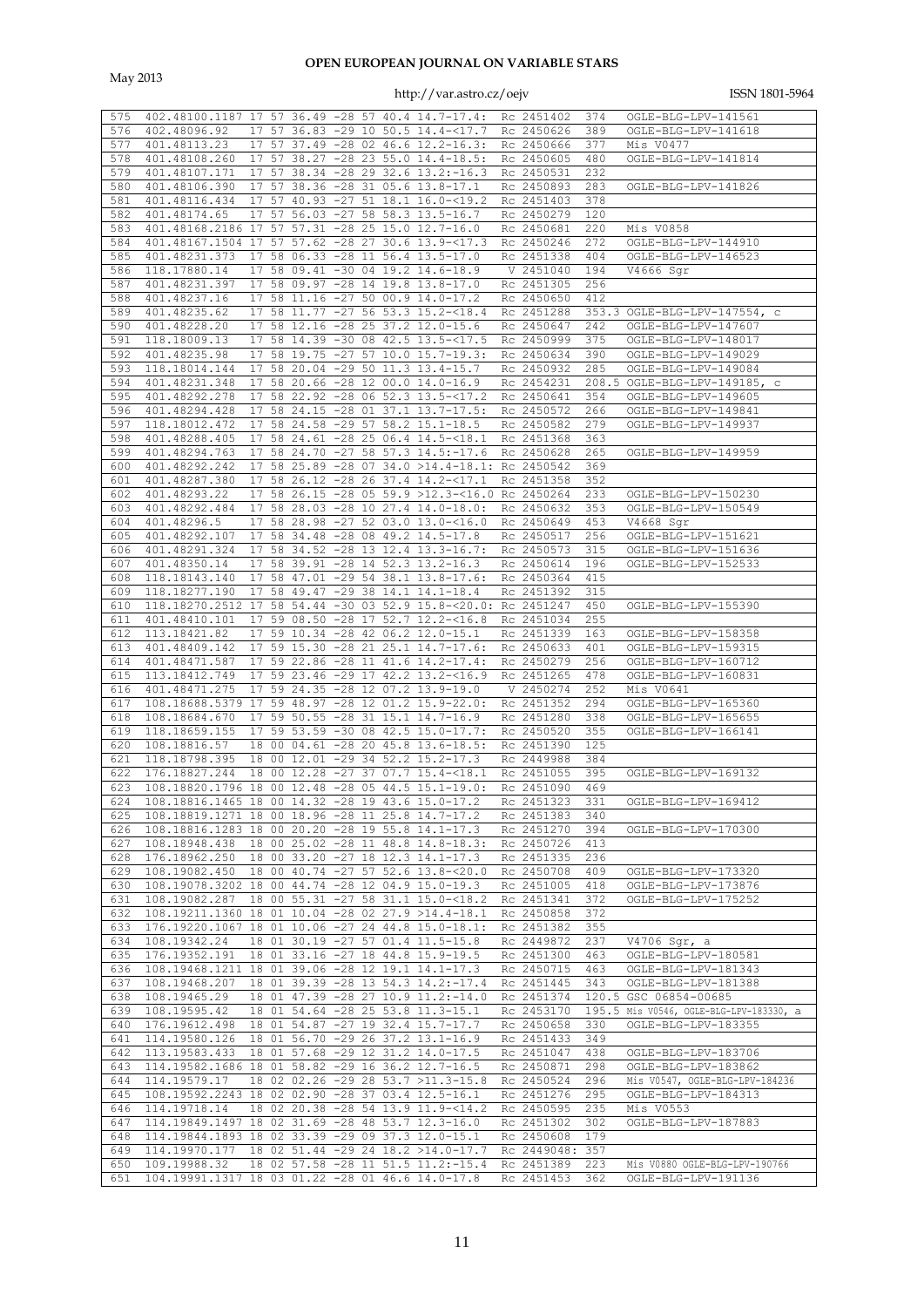May 2013

| 652        |                                                                  |    |  |  |                                                |                          |       |                                                                                         |
|------------|------------------------------------------------------------------|----|--|--|------------------------------------------------|--------------------------|-------|-----------------------------------------------------------------------------------------|
|            | 109.19981.294                                                    |    |  |  | 18 03 01.78 -28 41 03.9 12.0-16.1              | Rc 2451232               | 283   | OGLE-BLG-LPV-191190                                                                     |
| 653        | 109.20113.272                                                    |    |  |  | 18 03 08.17 -28 35 19.4 12.0-16.0              | Rc 2451324               | 234   | OGLE-BLG-LPV-191794                                                                     |
| 654        | 114.20099.3642 18 03 08.77 -29 29 02.6 15.4-19.8:                |    |  |  |                                                | Rc 2451015               | 560   |                                                                                         |
|            |                                                                  |    |  |  |                                                |                          |       |                                                                                         |
| 655        | 114.20105.188                                                    |    |  |  | 18 03 09.21 -29 05 45.5 12.7-18.5:             | Rc 2451408               | 212   | OGLE-BLG-LPV-191899                                                                     |
| 656        | 104.20127.996                                                    |    |  |  | 18 03 10.99 -27 39 23.0 14.4-17.7              | Rc 2451248               | 404   | OGLE-BLG-LPV-192094                                                                     |
| 657        | 114.20103.1344 18 03 12.30 -29 14 32.4 >16.4-19.8: Rc 2451375    |    |  |  |                                                |                          | 438   | OGLE-BLG-LPV-192232                                                                     |
|            |                                                                  |    |  |  |                                                |                          |       |                                                                                         |
| 658        | 109.20113.520                                                    |    |  |  | 18 03 12.89 -28 35 41.9 12.5-16.4              | Rc 2450302               |       | 469.0 OGLE-BLG-LPV-192304, c                                                            |
| 659        | 104.20124.1176 18                                                |    |  |  | 03 13.84 -27 50 43.5 13.8-17.2                 | Rc 2451027               | 203   | OGLE-BLG-LPV-192393                                                                     |
| 660        | 104.20129.142                                                    |    |  |  | 18 03 14.53 -27 31 09.3 >13.6-17.0             | Rc 2451180:              | 357   | OGLE-BLG-LPV-192453                                                                     |
|            |                                                                  |    |  |  |                                                |                          |       |                                                                                         |
| 661        | 114.20103.1127 18 03 20.66 -29 14 32.3 12.7-17.0                 |    |  |  |                                                | Rc 2450989               | 424   | OGLE-BLG-LPV-193043                                                                     |
| 662        | 104.20123.506                                                    |    |  |  | 18 03 22.28 -27 55 11.4 14.5-18.0:             | Rc 2451403               | 396   | OGLE-BLG-LPV-193180                                                                     |
| 663        | 104.20259.61                                                     |    |  |  | 18 03 25.67 -27 31 40.0 12.3-15.8              | Rc 2451020               | 228   |                                                                                         |
|            |                                                                  |    |  |  |                                                |                          |       |                                                                                         |
| 664        | 114.20234.1541 18 03 25.96 -29 11 02.7 12.8-16.0                 |    |  |  |                                                | Rc 2451325               | 257   |                                                                                         |
| 665        | 114.20233.530                                                    |    |  |  | 18 03 32.51 -29 14 59.1 15.0-<17.4             | Rc 2450598               | 305   | OGLE-BLG-LPV-194043                                                                     |
| 666        | 104.20252.1432 18 03 41.12 -27 59 33.0 14.6:-17.5                |    |  |  |                                                | Rc 2451321               | 290   | OGLE-BLG-LPV-194802                                                                     |
|            |                                                                  |    |  |  |                                                |                          |       |                                                                                         |
| 667        | 114.20361.533                                                    |    |  |  | 18 03 42.01 -29 22 43.7 14.0-<18.4             | Rc 2451338               |       | 384.6 OGLE-BLG-LPV-194883, c                                                            |
| 668        | 104.20383.1969 18 03 45.48 -27 52 55.4 14.5-18.0                 |    |  |  |                                                | Rc 2451020               | 433   | OGLE-BLG-LPV-195147                                                                     |
| 669        | 104.20384.290                                                    |    |  |  | 18 03 47.15 -27 48 08.2 >13.0-16.5             | Rc 2451440               | 427   |                                                                                         |
|            |                                                                  |    |  |  |                                                |                          |       |                                                                                         |
| 670        | 104.20384.732                                                    |    |  |  | 18 03 50.09 -27 49 19.6 14.4-17.5              | Rc 2450552               | 303   |                                                                                         |
| 671        | 104.20380.3404 18 03 56.72 -28 04 29.5 >13.3-15.9                |    |  |  |                                                | Rc 2451257               | 408   | OGLE-BLG-LPV-196119                                                                     |
| 672        | 104.20388.795                                                    |    |  |  | 18 03 56.97 -27 31 54.2 13.5-16.9              | Rc 2451417               | 343   |                                                                                         |
|            |                                                                  |    |  |  |                                                |                          |       |                                                                                         |
| 673        | 104.20383.48                                                     |    |  |  | 18 03 58.22 -27 53 37.6 11.6:-16.0             | Rc 2451250               | 218   | OGLE-BLG-LPV-196281                                                                     |
| 674        | 104.20519.21                                                     |    |  |  | 18 04 03.22 -27 30 43.4 11.4:-15.3             | Rc 2451305               | 240   |                                                                                         |
| 675        | 114.20492.62                                                     |    |  |  | 18 04 08.95 -29 19 26.8 >12.0-14.9             | Rc 2450998               | 246   | OGLE-BLG-LPV-197307                                                                     |
| 676        | 109.20508.87                                                     |    |  |  | 18 04 11.53 -28 14 59.1 11.7-15.7              | Rc 2451312               | 251   |                                                                                         |
|            |                                                                  |    |  |  |                                                |                          |       |                                                                                         |
| 677        | 114.20499.1439 18 04 15.30 -28 51 00.4 10.8-14.7                 |    |  |  |                                                | Rc 2451343               | 335   |                                                                                         |
| 678        | 104.20640.4674 18 04 19.73 -28 04 55.0 11.2:-14.5                |    |  |  |                                                | Rc 2451296               | 190   |                                                                                         |
| 679        | 104.20649.5962 18 04 20.41 -27 28 17.6 11.7:-14.7                |    |  |  |                                                | Rc 2451380               | 114.5 |                                                                                         |
|            |                                                                  |    |  |  |                                                |                          |       |                                                                                         |
| 680        | 114.20620.819                                                    |    |  |  | 18 04 31.45 -29 24 40.2 14.0-17.2              | Rc 2451062               | 420   | OGLE-BLG-LPV-199537                                                                     |
| 681        | 101.20654.170                                                    |    |  |  | 18 04 33.00 -27 08 20.8 13.1-16.6              | Rc 2451230               | 365   | OGLE-BLG-LPV-199690                                                                     |
| 682        | 101.20787.65                                                     |    |  |  | 18 04 37.83 -26 58 57.7 13.3-16.4              | Rc 2449997               | 401   | OGLE-BLG-LPV-200174                                                                     |
| 683        | 101.20785.33                                                     |    |  |  | 18 04 38.33 -27 07 26.6 11.8:-15.4             | Rc 2451385               | 324   | OGLE-BLG-LPV-200228                                                                     |
|            |                                                                  |    |  |  |                                                |                          |       |                                                                                         |
| 684        | 101.20786.1066 18 04 40.88 -27 00 36.7 12.4-17.1                 |    |  |  |                                                | Rc 2451468               | 360   |                                                                                         |
| 685        | 101.20779.191                                                    |    |  |  | 18 04 51.24 -27 28 37.3 >12.8-15.7: Rc 2450175 |                          | 322   |                                                                                         |
| 686        | 114.20883.41                                                     |    |  |  | 18 04 56.67 -29 14 22.0 11.0:-15.2             | Rc 2451342               | 228   | OGLE-BLG-LPV-202245                                                                     |
|            |                                                                  |    |  |  |                                                |                          |       |                                                                                         |
| 687        | 109.20891.113                                                    |    |  |  | 18 04 57.89 -28 43 28.1 11.9-15.3              | Rc 2451363               | 353   |                                                                                         |
| 688        | 104.21032.445                                                    |    |  |  | 18 05 28.73 -27 57 55.3 >13.0-16.1             | Rc 2451364               | 296   | OGLE-BLG-LPV-205560                                                                     |
| 689        | 101.21173.381                                                    |    |  |  | 18 05 32.95 -27 14 03.9 14.5-<17.7             | Rc 2451437               | 397   |                                                                                         |
| 690        | 101.21176.964                                                    |    |  |  | 18 05 34.24 -27 03 28.8 >13.5-17.7             | Rc 2451388               | 339   |                                                                                         |
|            |                                                                  |    |  |  |                                                |                          |       |                                                                                         |
| 691        | 101.21170.797                                                    |    |  |  | 18 05 43.68 -27 25 15.9 13.9-16.9:             | Rc 2451262               | 380   | OGLE-BLG-LPV-206825                                                                     |
| 692        | 120.21269.13                                                     |    |  |  | 18 05 58.23 -29 31 27.9 10.8-14.8              | Rc 2451337               | 310   | а                                                                                       |
| 693        | 101.21307.439                                                    |    |  |  | 18 06 00.41 -26 56 24.5 14.0:-17.2             | Rc 2450865               | 375   |                                                                                         |
|            |                                                                  |    |  |  |                                                |                          |       |                                                                                         |
|            |                                                                  |    |  |  |                                                |                          |       |                                                                                         |
| 694        | 101.21429.60                                                     | 18 |  |  | 06 10.17 -27 30 20.9 11.1: -15.5               | Rc 2450167               | 318   |                                                                                         |
| 695        | 128.21407.362                                                    |    |  |  | 18 06 10.42 -28 58 42.1 12.7-15.8              | Rc 2451313               | 399   |                                                                                         |
|            |                                                                  |    |  |  |                                                |                          |       |                                                                                         |
| 696        | 101.21437.204                                                    |    |  |  | 18 06 12.44 -26 59 16.9 11.6-<15.8             | Rc 2450628               | 443   |                                                                                         |
| 697        | 128.21409.540                                                    |    |  |  | 18 06 15.09 -28 49 19.4 13.2-17.0              | Rc 2451370               | 345   |                                                                                         |
| 698        | 128.21409.579                                                    |    |  |  | 18 06 16.38 -28 49 50.7 15.3-20.4:             | Rc 2451028               | 483   |                                                                                         |
| 699        | 101.21428.114                                                    |    |  |  | 18 06 17.90 -27 33 31.1 >12.7-15.8             | Rc 2451213               | 358   |                                                                                         |
|            |                                                                  |    |  |  |                                                |                          |       |                                                                                         |
| 700        | 101.21432.307                                                    |    |  |  | 18 06 21.40 -27 16 22.4 12.5-16.6              | Rc 2451440               | 346   | OGLE-BLG-LPV-209515                                                                     |
|            |                                                                  |    |  |  |                                                |                          |       | 701 120.21395.990 18 06 22.53 -29 46 23.3 13.2-16.9: Rc 2451289 324 OGLE-BLG-LPV-209583 |
| 702        | 120.21400.65                                                     |    |  |  | 18 06 24.21 -29 24 42.1 10.8-14.6              | Rc 2451390 195.5 a       |       |                                                                                         |
|            |                                                                  |    |  |  |                                                |                          |       |                                                                                         |
| 703        | 128.21538.224                                                    |    |  |  | 18 06 28.43 -28 52 56.3 >14.5-16.9             | Rc 2450328               | 433   |                                                                                         |
| 704        | 128.21541.15                                                     |    |  |  | 18 06 28.45 -28 40 58.7 12.5-16.4              | Rc 2450536               | 289   | OGLE-BLG-LPV-209889                                                                     |
| 705        | 128.21534.130                                                    |    |  |  | 18 06 29.26 -29 07 53.9 14.1-16.9              | Rc 2450162               | 349   | OGLE-BLG-LPV-209932                                                                     |
| 706        | 179.21579.922                                                    |    |  |  | 18 06 33.47 -26 10 09.7 15.3-18.9              | Rc 2451403               | 340   | OGLE-BLG-LPV-210173                                                                     |
|            |                                                                  |    |  |  |                                                |                          |       |                                                                                         |
| 707        | 179.21585.69                                                     |    |  |  | 18 06 33.48 -25 46 38.1 13.4:-17.0: Rc 2453557 |                          |       | 442.8 OGLE-BLG-LPV-210174, c                                                            |
| 708        | 179.21585.2061 18 06 33.61 -25 46 50.3 15.1-20.0:                |    |  |  |                                                | Rc 2451375               | 342   | OGLE-BLG-LPV-210185                                                                     |
| 709        | 105.21552.3440 18 06 43.06 -27 58 54.7 11.9-<16.6                |    |  |  |                                                | Rc 2450534               | 307   |                                                                                         |
| 710        | 120.21655.785                                                    |    |  |  | 18 06 44.42 -29 45 33.0 15.7-18.7              | Rc 2450200               | 518   |                                                                                         |
|            |                                                                  |    |  |  |                                                |                          |       |                                                                                         |
| 711        | 105.21684.924                                                    |    |  |  | 18 06 45.92 -27 49 44.0 14.2-17.7              | Rc 2451222               | 405   | OGLE-BLG-LPV-210891                                                                     |
| 712        | 179.21705.30                                                     |    |  |  | 18 06 48.92 -26 27 34.0 11.0-<14.1             | Rc 2451007               | 450   |                                                                                         |
| 713        | 128.21672.319                                                    |    |  |  | 18 06 54.62 -28 37 24.5 12.4-15.8              | Rc 2451392               | 305   | OGLE-BLG-LPV-211391                                                                     |
|            |                                                                  |    |  |  |                                                |                          |       |                                                                                         |
| 714        | 105.21678.336                                                    |    |  |  | 18 06 55.43 -28 13 58.8 11.7-15.9              | Rc 2450711               | 356   |                                                                                         |
| 715        | 105.21683.366                                                    |    |  |  | 18 06 58.83 -27 54 47.3 >15.6-17.8: Rc 2450973 |                          | 456   | OGLE-BLG-LPV-211621                                                                     |
| 716        | 128.21793.262                                                    |    |  |  | 18 07 10.33 -29 12 15.4 >14.8-17.8             | Rc 2450970               | 502   |                                                                                         |
| 717        | 105.21814.12                                                     |    |  |  | 18 07 17.16 -27 50 41.4 >12.7-16.4             | Rc 2449790               | 339   |                                                                                         |
|            |                                                                  |    |  |  |                                                |                          |       |                                                                                         |
| 718        | 120.21787.672                                                    |    |  |  | 18 07 19.56 -29 37 45.9 14.4-17.0              | Rc 2451390               | 435   |                                                                                         |
| 719        | 128.21934.68                                                     |    |  |  | 18 07 23.83 -28 31 38.6 11.6-<15.9             | Rc 2450270               | 252   |                                                                                         |
| 720        | 179.21972.669                                                    |    |  |  | 18 07 33.59 -25 57 52.1 14.2-17.9              | Rc 2451332               | 308   | OGLE-BLG-LPV-213860                                                                     |
| 721        | 128.22055.126                                                    |    |  |  | 18 07 40.13 -29 06 36.3 >13.5-17.4             | Rc 2450110               | 353   | OGLE-BLG-LPV-214321, c                                                                  |
|            |                                                                  |    |  |  |                                                |                          |       |                                                                                         |
| 722        | 105.22073.52                                                     |    |  |  | 18 07 40.18 -27 53 53.4 13.8-<18.5             | Rc 2450615               | 500   | OGLE-BLG-LPV-214324                                                                     |
| 723        | 128.22056.213                                                    |    |  |  | 18 07 41.31 -29 03 21.4 14.0-16.3              | Rc 2450726               | 371   |                                                                                         |
| 724        | 128.22061.568                                                    |    |  |  | 18 07 41.33 -28 43 21.8 14.6-18.7:             | Rc 2450715               | 195   | OGLE-BLG-LPV-214394                                                                     |
| 725        | 105.22071.39                                                     |    |  |  | 18 07 43.96 -28 03 31.5 >11.9-15.6             | Rc 2449247               | 384   |                                                                                         |
|            |                                                                  |    |  |  |                                                |                          |       |                                                                                         |
| 726        | 128.22058.402                                                    |    |  |  | 18 07 46.49 -28 52 44.0 14.5-17.2              | Rc 2451245               | 444   | OGLE-BLG-LPV-214720                                                                     |
| 727<br>728 | 180.22111.49<br>180.22109.195 18 07 50.55 -25 28 26.9 >14.0-16.8 |    |  |  | 18 07 49.76 -25 20 50.9 14.4-<17.5             | Rc 2452426<br>Rc 2450924 | 305   | 365.0 OGLE-BLG-LPV-214920, c                                                            |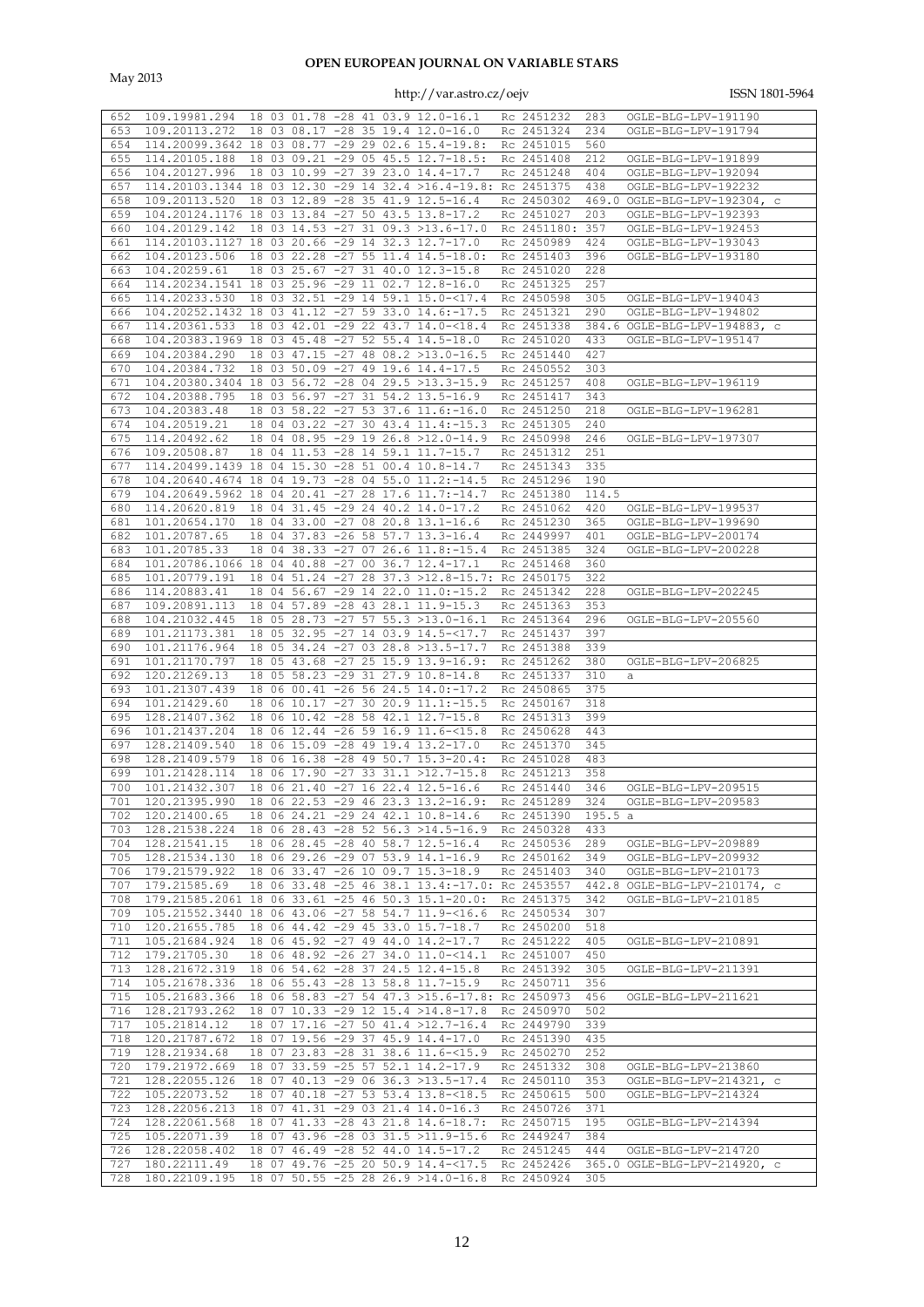May 2013

|     |                                                                                        |  |  |                                                      |                 |         | 128.22187.3833 18 07 57.28 -28 59 34.1 10.8:-<15.0 Rc 2450561 191.5 ASAS J180759-2859.5 |
|-----|----------------------------------------------------------------------------------------|--|--|------------------------------------------------------|-----------------|---------|-----------------------------------------------------------------------------------------|
| 729 |                                                                                        |  |  |                                                      |                 |         |                                                                                         |
| 730 | 180.22247.288  18  08  01.29  - 24  59  29.0  15.3  - < 19.1  Rc  2450678              |  |  |                                                      |                 | 376     |                                                                                         |
| 731 | 180.22246.22                                                                           |  |  | 18 08 04.69 -24 59 52.6 12.3-16.3                    | Rc 2450925      | 244     |                                                                                         |
| 732 | 110.22193.126 18 08 09.89 -28 31 42.4 12.8-16.0                                        |  |  |                                                      | Rc 2451343      | 290     |                                                                                         |
| 733 | 110.22194.156                                                                          |  |  | 18 08 10.33 -28 31 32.2 >14.5-17.2 Rc 2450125        |                 | 362     | OGLE-BLG-LPV-216140                                                                     |
| 734 | 128.22313.1871 18 08 16.09 -29 11 48.9 12.9-17.6                                       |  |  |                                                      | Rc 2451372      | 337     | OGLE-BLG-LPV-216471                                                                     |
| 735 | 180.22376.685                                                                          |  |  | 18 08 21.34 -24 59 45.6 13.9-<18.0 Rc 2451363        |                 | 346     |                                                                                         |
|     |                                                                                        |  |  |                                                      |                 |         |                                                                                         |
| 736 | 110.22323.31                                                                           |  |  | 18 08 25.59 -28 32 20.6 11.8:-<17.0 Rc 2450214       |                 | 260.3 a |                                                                                         |
| 737 | 180.22371.729                                                                          |  |  | 18 08 28.71 -25 22 36.9 14.8-<18.0 Rc 2451335        |                 | 400     |                                                                                         |
| 738 | 110.22320.1968 18 08 29.17 -28 46 55.1 11.4:-<15.1 Rc 2451056                          |  |  |                                                      |                 | 292     | а                                                                                       |
| 739 | 180.22371.54                                                                           |  |  | 18 08 29.49 -25 20 09.8 13.3-15.9                    | Rc 2451249      | 316     |                                                                                         |
| 740 | 179.22356.1295 18 08 29.80 -26 22 09.6 15.2:-<19.5 Rc 2450627                          |  |  |                                                      |                 | 203     | OGLE-BLG-LPV-217242                                                                     |
| 741 | 115.22437.1157 18 08 34.34 -29 38 18.5 15.2-17.8                                       |  |  |                                                      | Rc 2451292      | 406     | OGLE-BLG-LPV-217485                                                                     |
|     |                                                                                        |  |  |                                                      |                 |         | OGLE-BLG-LPV-217707                                                                     |
| 742 | 110.22453.546                                                                          |  |  | 18 08 38.16 -28 32 22.9 14.5-18.1                    | Rc 2451344      | 181     |                                                                                         |
| 743 | 110.22454.501                                                                          |  |  | 18 08 41.26 -28 28 05.8 >13.3-16.9                   | Rc 2450785: 364 |         |                                                                                         |
| 744 | 102.22463.4                                                                            |  |  | 18 08 41.83 -27 54 06.7 12.0-15.9                    | Rc 2451418      | 285     |                                                                                         |
| 745 | 110.22449.2753 18 08 43.76 -28 48 45.7 14.8-19.0                                       |  |  |                                                      | Rc 2451024      | 546     |                                                                                         |
| 746 | 102.22598.36                                                                           |  |  | 18 08 54.67 -27 32 08.2 >11.7-15.5                   | Rc 2449054      | 347     |                                                                                         |
| 747 | 180.22630.134                                                                          |  |  | 18 08 54.74 -25 27 16.0 13.4-15.4                    | Rc 2451285      | 400     |                                                                                         |
| 748 | 110.22583.125                                                                          |  |  | 18 08 55.36 -28 33 07.0 14.5:-17.6 Rc 2451262        |                 | 234     |                                                                                         |
|     |                                                                                        |  |  |                                                      |                 |         |                                                                                         |
| 749 | 110.22579.37                                                                           |  |  | 18 08 55.81 -28 50 20.0 11.9-14.7                    | Rc 2451422      | 180     |                                                                                         |
| 750 | 110.22585.827                                                                          |  |  | 18 08 57.41 -28 25 12.7 14.0-17.9                    | Rc 2450284      | 260     | OGLE-BLG-LPV-218704                                                                     |
| 751 | 180.22633.82                                                                           |  |  | 18 08 58.33 -25 14 12.6 14.6-<16.5                   | Rc 2451340      | 374     |                                                                                         |
| 752 | 102.22591.90                                                                           |  |  | 18 08 58.85 -28 02 17.7 11.8-15.3:                   | Rc 2451403      | 367     |                                                                                         |
| 753 | 110.22576.29                                                                           |  |  | 18 08 59.15 -29 03 15.3 11.0:-14.8                   | Rc 2451263      | 231     |                                                                                         |
| 754 |                                                                                        |  |  |                                                      | Rc 2451312      |         |                                                                                         |
|     | 115.22563.56                                                                           |  |  | 18 08 59.66 -29 52 08.9 13.2-<15.7                   |                 | 280     |                                                                                         |
| 755 | 180.22639.364                                                                          |  |  | 18 09 06.34 -24 50 31.8 14.1-18.5:                   | Rc 2451355      | 418     |                                                                                         |
| 756 | 102.22724.2834 18 09 13.48 -27 48 39.7 15.4-18.8                                       |  |  |                                                      | Rc 2451288      |         | 187.5 OGLE-BLG-LPV-219517                                                               |
| 757 | 115.22699.120                                                                          |  |  | 18 09 13.77 -29 28 04.4 11.6-15.3                    | Rc 2450633      | 270     |                                                                                         |
| 758 | 180.22767.528                                                                          |  |  | 18 09 16.18 -24 58 34.6 14.8-18.0                    | Rc 2451270      | 453     |                                                                                         |
| 759 | 178.22747.118                                                                          |  |  | 18 09 16.32 -26 18 53.2 12.7-17.4                    | Rc 2451335      | 305     |                                                                                         |
|     |                                                                                        |  |  |                                                      |                 |         |                                                                                         |
| 760 | 110.22708.113                                                                          |  |  | 18 09 18.83 -28 54 45.2 11.7:-<15.0 Rc 2451275       |                 | 254     |                                                                                         |
| 761 | 110.22705.6                                                                            |  |  | 18 09 20.74 -29 05 08.5 >11.8-<15.3 Rc 2451395       |                 | 467     |                                                                                         |
| 762 | 102.22722.585                                                                          |  |  | 18 09 21.05 -27 59 03.2 14.4-17.2                    | Rc 2451362      | 336     | OGLE-BLG-LPV-219838                                                                     |
| 763 | 110.22712.317                                                                          |  |  | 18 09 21.93 -28 38 02.4 14.4-17.7                    | Rc 2450330      | 445     |                                                                                         |
| 764 | 180.22769.425                                                                          |  |  | 18 09 22.44 -24 48 19.7 15.3-18.5:                   | Rc 2450685      | 404     |                                                                                         |
| 765 | 180.22759.4919 18 09 25.48 -25 30 44.8 14.3-17.8:                                      |  |  |                                                      | Rc 2451420      | 161     |                                                                                         |
|     |                                                                                        |  |  |                                                      |                 |         |                                                                                         |
| 766 | 115.22701.62                                                                           |  |  | 18 09 27.23 -29 22 58.7 12.9-<15.5                   | Rc 2451268      | 346     | OGLE-BLG-LPV-220116                                                                     |
| 767 | 115.22700.113                                                                          |  |  | 18 09 27.28 -29 25 15.2 >13.4-<16.8 Rc 2451247: 363  |                 |         | OGLE-BLG-LPV-220118                                                                     |
| 768 | 110.22708.91                                                                           |  |  | 18 09 27.43 -28 54 50.7 12.6-16.0                    | Rc 2451335      | 135     |                                                                                         |
|     | 115.22696.162                                                                          |  |  | 18 09 27.63 -29 40 13.8 12.0-<15.8                   | Rc 2450198      | 304     |                                                                                         |
| 769 |                                                                                        |  |  |                                                      |                 |         |                                                                                         |
|     |                                                                                        |  |  |                                                      |                 |         |                                                                                         |
| 770 | 115.22699.890                                                                          |  |  | 18 09 27.98 -29 30 05.1 >13.8-17.9                   | Rc 2451290: 395 |         | OGLE-BLG-LPV-220166                                                                     |
| 771 | 180.22890.135                                                                          |  |  | 18 09 35.34 -25 24 24.3 14.0-<16.7                   | Rc 2452489      |         | 381.1 OGLE-BLG-LPV-220499, c                                                            |
| 772 | 115.22832.17                                                                           |  |  | 18 09 37.69 -29 19 21.5 12.9-18.0                    | Rc 2451307      | 310     | OGLE-BLG-LPV-220609                                                                     |
| 773 | 102.22851.229                                                                          |  |  | 18 09 38.27 -28 03 27.4 12.2:-16.2                   | Rc 2451265      | 378     |                                                                                         |
| 774 | 102.22854.543                                                                          |  |  | 18 09 38.69 -27 47 41.5 13.7-16.4                    | Rc 2450649      | 428     |                                                                                         |
| 775 | 102.22859.31                                                                           |  |  |                                                      | Rc 2454524      | 267     | а                                                                                       |
|     |                                                                                        |  |  | $18$ 09 39.15 $-27$ 30 09.6 11.0: $-15.4$            |                 |         |                                                                                         |
| 776 | 180.22896.764                                                                          |  |  | 18 09 42.78 -25 02 47.9 15.0-18.6                    | Rc 2451289      |         | 190.5 OGLE-BLG-LPV-220814                                                               |
| 777 | 110.22975.111                                                                          |  |  | 18 09 46.63 -28 25 51.5 14.7-<16.3                   | Rc 2450598      | 373     | OGLE-BLG-LPV-220954                                                                     |
|     |                                                                                        |  |  |                                                      |                 |         | 778 115.22955.133 18 09 46.88 -29 45 23.2 13.0-16.2 Rc 2450304 443 OGLE-BLG-LPV-220966  |
|     | 779 110.22975.402 18 09 49.42 -28 26 51.6 12.2-16.4                                    |  |  |                                                      | Rc 2450695 359  |         |                                                                                         |
| 780 | 115.22956.161  18  09  50.82  -29  40  27.0  12.8-16.3                                 |  |  |                                                      | Rc 2450560 310  |         |                                                                                         |
|     | 781 102.22988.46                                                                       |  |  | 18 09 53.69 -27 35 31.7 11.5-15.0                    | Rc 2450551      | 274     |                                                                                         |
|     | 782 110.22966.1853 18 09 55.18 -29 01 25.7 15.0-<21.0: Rc 2450534 554                  |  |  |                                                      |                 |         |                                                                                         |
|     |                                                                                        |  |  |                                                      |                 |         |                                                                                         |
|     | 783 110.22969.81                                                                       |  |  | 18 09 56.15 -28 49 39.6 >11.7-14.9 Rc 2451283        |                 | 472     |                                                                                         |
| 784 | 180.23025.69                                                                           |  |  | 18 09 56.96 -25 06 58.1 15.0-17.4                    |                 |         | Rc 2449902 443.4 OGLE-BLG-LPV-221392, c                                                 |
|     | 785 110.22970.1618 18 09 57.36 -28 47 04.8 >13.7-17.2                                  |  |  |                                                      | Rc 2450162 329  |         |                                                                                         |
|     | 786 102.22985.728                                                                      |  |  | 18 10 00.56 -27 45 05.5 12.8-17.0                    | Rc 2451373 343  |         |                                                                                         |
| 787 | 180.23029.75                                                                           |  |  | 18 10 01.54 -24 50 32.6 15.3-18.8                    | Rc 2449844      | 327     |                                                                                         |
|     | 788 180.23154.43                                                                       |  |  | 18 10 05.54 -25 08 24.8 15.3-<17.8 Rc 2450607 425    |                 |         | OGLE-BLG-LPV-221744                                                                     |
|     |                                                                                        |  |  |                                                      |                 |         |                                                                                         |
| 789 | 102.23120.358                                                                          |  |  | 18 10 10.81 -27 26 41.6 12.4-16.7                    | Rc 2450643      | 490     |                                                                                         |
|     | 790 115.23083.24                                                                       |  |  | 18 10 13.13 -29 52 42.8 12.7-17.0                    | Rc 2451315 320  |         | OGLE-BLG-LPV-222028                                                                     |
|     | 791 102.23110.83                                                                       |  |  | 18 10 13.94 -28 04 21.3 13.4-15.7                    | Rc 2451356      | 296     |                                                                                         |
|     | 792 102.23117.494 18 10 14.35 -27 36 25.2 13.1:-16.3 Rc 2449067                        |  |  |                                                      |                 | 358     |                                                                                         |
|     | 793 115.23214.146                                                                      |  |  | 18 10 27.79 -29 51 03.4 12.0-15.6                    | Rc 2451252      | 248     |                                                                                         |
|     | 794 102.23243.363                                                                      |  |  | 18 10 29.08 -27 53 16.5 14.4-17.0                    | Rc 2450277 414  |         | OGLE-BLG-LPV-222645                                                                     |
|     |                                                                                        |  |  |                                                      |                 |         |                                                                                         |
|     | 795 115.23213.1551 18 10 31.71 -29 52 24.4 15.0-19.0: Rc 2450545 447                   |  |  |                                                      |                 |         | OGLE-BLG-LPV-222753                                                                     |
| 796 | 115.23213.20                                                                           |  |  | 18 10 32.36 -29 53 27.0 10.2: -< 14.2 Rc 2452901 192 |                 |         | а                                                                                       |
| 797 | 115.23213.17                                                                           |  |  | 18 10 35.84 -29 52 32.8 >11.7-<15.1 Rc 2449125 350   |                 |         |                                                                                         |
|     | 798  102.23250.264  18  10  36.95  -27  24  24.0  14.8-17.5:  Rc  2450657  295         |  |  |                                                      |                 |         | OGLE-BLG-LPV-222951                                                                     |
|     | 799 110.23227.77                                                                       |  |  | 18 10 38.46 -28 59 07.9 13.0-<15.8                   | Rc 2451362      | 378     |                                                                                         |
|     |                                                                                        |  |  |                                                      |                 |         |                                                                                         |
|     | 800 102.23240.22                                                                       |  |  | 18 10 38.74 -28 05 04.1 12.2-<15.8                   | Rc 2450680 489  |         |                                                                                         |
| 801 | 110.23226.21                                                                           |  |  | 18 10 39.80 -28 59 51.1 11.5:-14.7                   | Rc 2450975      | 200     |                                                                                         |
|     | 802 115.23215.70                                                                       |  |  | 18 10 40.24 -29 47 30.0 >11.8-14.7                   | Rc 2451375      | 214     |                                                                                         |
|     | 803 110.23359.47                                                                       |  |  | 18 10 42.27 -28 48 41.0 >13.5-16.4 Rc 2449127 331    |                 |         |                                                                                         |
|     | 804 180.23412.6<br>805 102.23372.281 18 10 47.06 -27 56 15.2 11.5:-16.0 Rc 2450652 275 |  |  | 18 10 42.35 -25 19 36.2 11.7:-14.2 Rc 2450569 152    |                 |         |                                                                                         |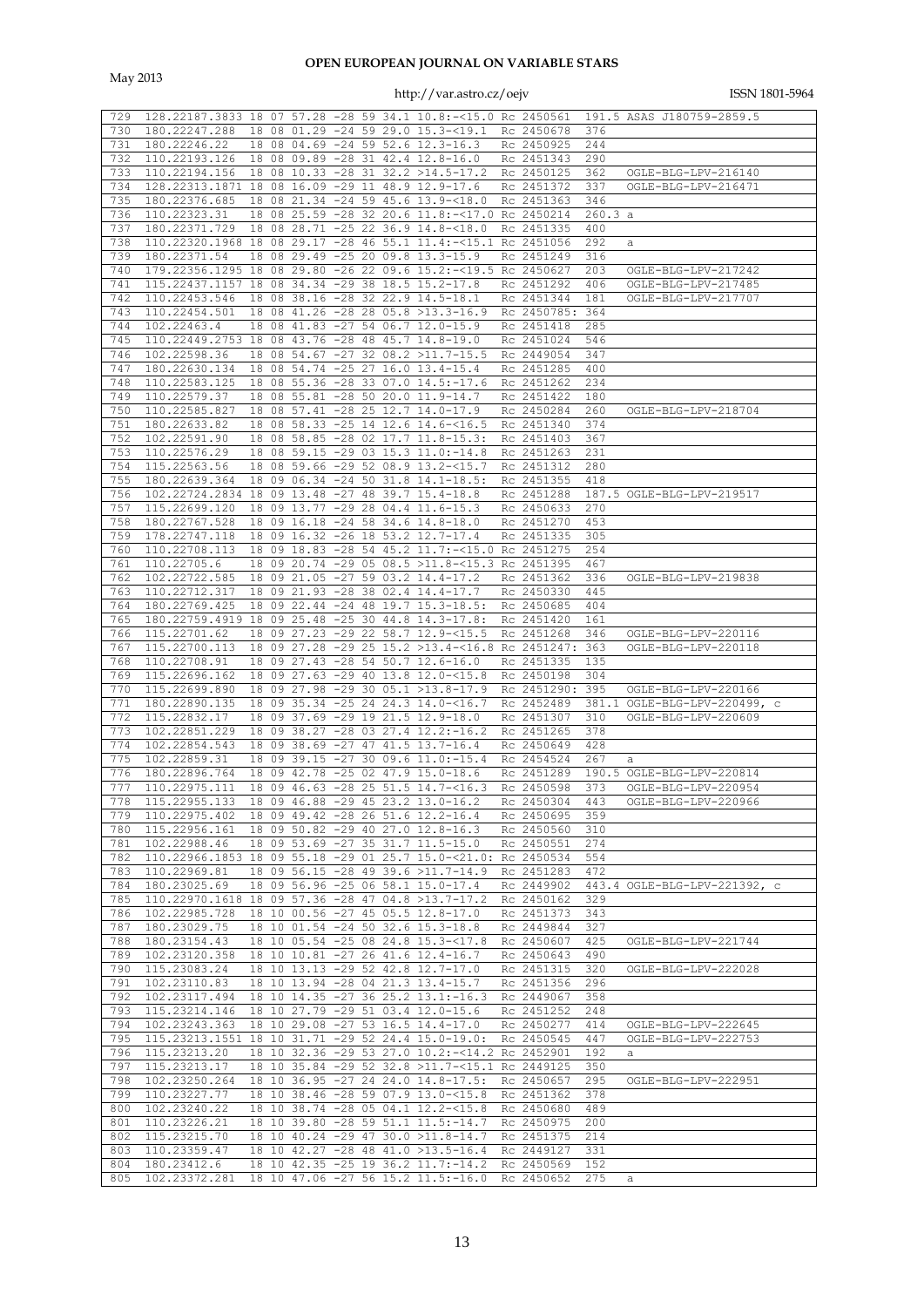May 2013

| 806        | 102.23376.436                                                                                      |    |                  |                  | 18 10 49.27 -27 41 19.7 11.7:-16.7                  | Rc 2451443                   | 269 |                              |
|------------|----------------------------------------------------------------------------------------------------|----|------------------|------------------|-----------------------------------------------------|------------------------------|-----|------------------------------|
| 807        | 102.23373.76                                                                                       |    |                  |                  | 18 10 54.17 -27 54 21.3 13.0-16.2                   | Rc 2450657                   | 495 |                              |
|            |                                                                                                    |    |                  |                  |                                                     |                              |     |                              |
| 808        | 102.23511.23                                                                                       |    |                  |                  | 18 11 03.84 -27 22 34.7 13.5-<16.1                  | Rc 2450305                   | 393 |                              |
| 809        | 102.23510.1015 18                                                                                  |    |                  |                  | 11 04.85 -27 24 27.9 14.1-18.0                      | Rc 2450572                   |     | 431.1 OGLE-BLG-LPV-223907, c |
|            |                                                                                                    |    |                  |                  |                                                     |                              |     |                              |
| 810        | 115.23473.377                                                                                      | 18 |                  |                  | 11 06.95 -29 52 55.5 14.3-<17.4                     | Rc 2451020                   | 352 |                              |
| 811        | 111.23492.5069 18                                                                                  |    |                  |                  | 11 17.05 -28 37 23.1 11.7:-14.0                     | Rc 2450614                   | 262 | а                            |
|            |                                                                                                    |    |                  |                  |                                                     |                              |     |                              |
| 812        | 111.23483.459                                                                                      | 18 |                  |                  | 11 17.32 -29 15 40.7 13.9-17.5                      | Rc 2450285                   | 458 |                              |
| 813        | 102.23634.99                                                                                       | 18 |                  |                  | 11 22.57 -27 49 47.6 13.7-<15.5                     | Rc 2450572                   | 347 |                              |
|            |                                                                                                    |    |                  |                  |                                                     |                              |     |                              |
| 814        | 102.23634.254                                                                                      |    |                  |                  | 18 11 26.56 -27 50 10.0 15.0:-17.5: Rc 2451407      |                              | 228 |                              |
| 815        | 178.23788.141                                                                                      |    |                  |                  | 18 11 42.73 -26 14 01.2 13.0-15.7                   | Rc 2451043                   | 474 |                              |
| 816        | 102.23764.71                                                                                       | 18 |                  |                  | 11 49.68 -27 49 02.2 >11.7-14.1                     | Rc 2451247                   | 385 |                              |
|            |                                                                                                    |    |                  |                  |                                                     |                              |     |                              |
| 817        | 167.23784.190                                                                                      |    |                  |                  | 18 11 54.28 -26 30 00.1 13.9-16.6                   | Rc 2453248                   |     | 233.4 OGLE-BLG-LPV-225157, c |
| 818        | 103.24034.3927                                                                                     | 18 |                  |                  | 12 14.31 -27 11 39.1 12.8-16.2                      | Rc 2451320                   | 486 |                              |
|            |                                                                                                    |    |                  |                  |                                                     |                              |     |                              |
| 819        | 103.24028.193                                                                                      |    |                  |                  | 18 12 16.53 -27 35 29.6 13.3-<15.7                  | Rc 2450564                   | 310 |                              |
| 820        | 103.24159.188                                                                                      | 18 | $12 \t32.43 -27$ |                  | 28 52.1 13.5-17.5:                                  | Rc 2449088                   | 419 |                              |
|            |                                                                                                    |    |                  |                  |                                                     |                              |     |                              |
| 821        | 111.24135.446                                                                                      | 18 |                  |                  | 12 33.49 -29 04 13.9 >13.5-17.4                     | Rc 2451326                   | 194 |                              |
| 822        | 103.24155.31                                                                                       |    |                  |                  | 18 12 38.18 -27 44 58.2 11.1:-15.0                  | Rc 2451379                   | 326 |                              |
|            |                                                                                                    |    |                  |                  |                                                     |                              |     |                              |
| 823        | 103.24159.422                                                                                      |    |                  |                  | 18 12 43.44 -27 28 30.6 13.2:-16.9                  | Rc 2451372                   | 422 |                              |
| 824        | 111.24136.3779 18                                                                                  |    |                  |                  | 12 46.75 -29 02 39.1 11.5: -14.6                    | Rc 2450190                   | 313 |                              |
|            |                                                                                                    |    |                  |                  |                                                     |                              |     |                              |
| 825        | 111.24137.4010 18 12 48.13 -28 58 50.2 11.3:-15.7                                                  |    |                  |                  |                                                     | Rc 2451365                   | 305 |                              |
| 826        | 111.24268.35                                                                                       | 18 |                  |                  | 12 50.65 -28 51 45.5 >11.0-15.2                     | Rc 2451415:                  | 345 |                              |
|            |                                                                                                    |    |                  |                  |                                                     |                              |     |                              |
| 827        | 103.24288.1033 18                                                                                  |    |                  |                  | 12 55.53 -27 32 38.9 14.9-17.7                      | Rc 2451010                   | 439 |                              |
| 828        | 111.24268.83                                                                                       |    |                  |                  | 18 12 55.91 -28 53 51.9 >11.5-15.0                  | Rc 2451295:                  | 400 |                              |
|            |                                                                                                    |    |                  |                  |                                                     |                              |     |                              |
| 829        | 103.24287.464                                                                                      |    |                  |                  | 18 13 00.57 -27 36 25.0 12.9-17.3                   | Rc 2451055                   | 550 | NSV 10359                    |
| 830        | 111.24268.46                                                                                       |    |                  |                  | 18 13 02.01 -28 52 04.0 >11.4-14.4                  | Rc 2451337                   | 303 |                              |
|            |                                                                                                    |    |                  |                  |                                                     |                              |     |                              |
| 831        | 111.24264.332                                                                                      |    |                  |                  | 18 13 03.21 -29 08 20.5 >12.8-<16.4 Rc 2451060:     |                              | 363 |                              |
| 832        | 111.24270.80                                                                                       | 18 |                  | $1303.61 - 2847$ | $31.4$ $11.2:-14.4$                                 | Rc 2450608                   | 229 |                              |
| 833        | 103.24291.654                                                                                      |    |                  |                  | 18 13 03.69 -27 21 23.6 14.6-<17.1                  | Rc 2450583                   | 315 |                              |
|            |                                                                                                    |    |                  |                  |                                                     |                              |     |                              |
| 834        | 103.24413.137                                                                                      |    |                  |                  | 18 13 14.38 -27 51 46.6 12.3-17.1                   | Rc 2450672                   | 421 |                              |
| 835        | 103.24417.536                                                                                      |    |                  |                  | 18 13 16.78 -27 36 37.4 >13.2:-16.9 Rc 2451210: 371 |                              |     |                              |
|            |                                                                                                    |    |                  |                  |                                                     |                              |     |                              |
| 836        | 116.24387.51                                                                                       |    |                  |                  | 18 13 19.79 -29 36 19.1 12.7-<17.2                  | Rc 2450273                   | 376 | OGLE-BLG-LPV-226558          |
| 837        | 103.24419.126                                                                                      |    |                  |                  | 18 13 24.88 -27 28 49.3 >12.9-<16.6 Rc 2450287      |                              | 255 |                              |
|            |                                                                                                    |    |                  |                  |                                                     |                              |     |                              |
| 838        | 103.24415.40                                                                                       |    |                  |                  | 18 13 24.99 -27 46 07.6 >13.0-16.9: Rc 2449192      |                              | 380 |                              |
| 839        | 111.24524.305                                                                                      |    |                  |                  | 18 13 32.22 -29 07 54.9 >12.1-15.8                  | Rc 2450621                   | 276 |                              |
| 840        | 103.24547.1405 18 13 37.36 -27 36 04.3 11.5:-14.8                                                  |    |                  |                  |                                                     | Rc 2451301                   | 284 |                              |
|            |                                                                                                    |    |                  |                  |                                                     |                              |     |                              |
| 841        | 103.24552.61                                                                                       |    |                  |                  | 18 13 37.74 -27 17 49.9 12.4:-15.7: Rc 2449083      |                              | 350 |                              |
| 842        | 111.24522.18                                                                                       |    |                  |                  | 18 13 40.29 -29 15 54.5 10.6:-14.8                  | Rc 2449209                   | 266 | а                            |
|            |                                                                                                    |    |                  |                  |                                                     |                              |     |                              |
| 843        | 103.24683.102                                                                                      |    |                  |                  | 18 13 50.99 -27 14 00.3 13.2:-15.8: Rc 2451343      |                              | 300 | OGLE-BLG-LPV-227045          |
| 844        | 111.24787.377                                                                                      |    |                  |                  | 18 14 02.51 -28 57 58.7 >13.5-16.3: Rc 2449856:     |                              | 311 |                              |
| 845        | 161.24829.65                                                                                       |    |                  |                  | 18 14 03.60 -26 08 14.6 13.8-15.5:                  | Rc 2450907                   | 437 |                              |
|            |                                                                                                    |    |                  |                  |                                                     |                              |     |                              |
| 846        | 103.24805.4730 18 14 14.18 -27 44 07.3 15.3:-18.2: Rc 2451000                                      |    |                  |                  |                                                     |                              | 439 |                              |
| 847        | 103.24809.3394 18 14 18.01 -27 31 01.7 14.0-17.3                                                   |    |                  |                  |                                                     | Rc 2450633                   | 216 |                              |
|            |                                                                                                    |    |                  |                  |                                                     |                              |     |                              |
| 848        | 161.24956.149                                                                                      |    |                  |                  | 18 14 28.20 -26 22 00.3 14.7:-16.9                  | Rc 2450218                   | 261 |                              |
| 849        | 307.35038.26                                                                                       |    |                  |                  | 18 14 28.60 -23 52 05.0 12.2-16.5                   | Rc 2451318                   | 276 |                              |
| 850        | 306.35051.162                                                                                      |    |                  |                  | 18 14 33.35 -22 59 08.4 14.0-17.1                   | Rc 2450936                   | 236 |                              |
|            |                                                                                                    |    |                  |                  |                                                     |                              |     |                              |
| 851        | 304.35058.101                                                                                      |    |                  |                  | 18 14 34.21 -22 33 04.2 >13.9-17.3                  | Rc 2451230: 370              |     |                              |
| 852        | 306.35055.57                                                                                       |    |                  |                  | 18 14 34.91 -22 46 48.0 13.3-17.0                   | Rc 2451015                   | 447 |                              |
|            |                                                                                                    |    |                  |                  |                                                     |                              |     |                              |
| 853        | 305.35067.40                                                                                       |    |                  |                  | 18 14 35.04 -21 56 00.3 15.4-19.3                   | Rc 2450537                   | 309 |                              |
| 854        | 167.24948.31                                                                                       |    |                  |                  | 18 14 35.65 -26 55 37.3 10.7:-14.1: Rc 2450905      |                              | 171 | а                            |
|            | 855 306.35214.385 18 14 37.00 -23 22 00.2 14.2-18.0                                                |    |                  |                  |                                                     |                              |     |                              |
|            |                                                                                                    |    |                  |                  |                                                     | Rc 2451352 346               |     |                              |
| 856        | 306.35214.120 18 14 37.21 -23 22 45.6 13.3-16.9                                                    |    |                  |                  |                                                     | Rc 2450578 270               |     |                              |
| 857        | 305.35238.56                                                                                       |    |                  |                  | 18 14 40.97 -21 45 43.8 14.5-<17.8 Rc 2451287 352   |                              |     |                              |
|            |                                                                                                    |    |                  |                  |                                                     |                              |     |                              |
| 858        | 305.35236.114 18 14 44.16 -21 53 41.4 15.4-19.0                                                    |    |                  |                  |                                                     | Rc 2450202                   | 316 |                              |
| 859        | 307.35203.9                                                                                        |    |                  |                  | 18 14 45.83 -24 05 19.1 13.1-15.8                   | Rc 2450313 389               |     |                              |
| 860        | 307.35208.632                                                                                      |    |                  |                  | 18 14 49.62 -23 43 21.3 13.9-21.5:                  |                              | 283 |                              |
|            |                                                                                                    |    |                  |                  |                                                     | Rc 2450595                   |     |                              |
| 861        | 306.35390.48                                                                                       |    |                  |                  | 18 14 53.43 -22 47 03.6 13.5-<16.9                  | Rc 2451319                   | 296 |                              |
| 862        | 304.35391.339 18 14 54.73 -22 43 11.1 15.0-18.0                                                    |    |                  |                  |                                                     | Rc 2451297                   | 400 |                              |
|            | 305.35411.149                                                                                      |    |                  |                  |                                                     |                              |     |                              |
| 863        |                                                                                                    |    |                  |                  | 18 14 55.18 -21 23 43.8 14.4:-<17.2 Rc 2450955      |                              | 447 |                              |
| 864        |                                                                                                    |    |                  |                  |                                                     |                              |     |                              |
|            | 304.35400.159  18  14  58.63  -22  10  09.2  15.4  -< 18.4  Rc  2451352  372                       |    |                  |                  |                                                     |                              |     |                              |
|            |                                                                                                    |    |                  |                  |                                                     |                              |     |                              |
| 865        | 305.35412.379 18 15 01.99 -21 22 20.1 16.5-20.2: Rc 2450530 194                                    |    |                  |                  |                                                     |                              |     |                              |
| 866        | 307.35373.2725 18 15 04.19 -23 56 47.9 >14.0-20.0: Rc 2451303 400                                  |    |                  |                  |                                                     |                              |     |                              |
|            |                                                                                                    |    |                  |                  |                                                     |                              |     |                              |
| 867        | 305.35410.181  18  15  04.66  -21  28  23.1  >15.5-19.4: Rc  2450645  425                          |    |                  |                  |                                                     |                              |     |                              |
| 868        | 307.35376.82                                                                                       |    |                  |                  | 18 15 06.16 -23 44 30.1 14.3:-<17.3 Rc 2451402      |                              | 370 |                              |
| 869        |                                                                                                    |    |                  |                  |                                                     |                              |     |                              |
|            | 305.35402.184  18  15  06.26  - 22  01  33.1  > 14.5 - 17.5  Rc  2450470: 358                      |    |                  |                  |                                                     |                              |     |                              |
| 870        | 304.35399.174                                                                                      |    |                  |                  | 18 15 06.76 -22 14 44.8 >14.3-17.0                  | Rc 2451185: 359              |     |                              |
| 871        | 304.35567.31                                                                                       |    |                  |                  | 18 15 11.15 -22 13 29.5 13.1-<16.0                  | Rc 2451368 385               |     |                              |
|            |                                                                                                    |    |                  |                  |                                                     |                              |     |                              |
| 872        | 307.35541.147 18 15 14.33 -23 58 10.4 12.9-16.0                                                    |    |                  |                  |                                                     | Rc 2450961                   | 300 |                              |
| 873        | 306.35556.110                                                                                      |    |                  |                  | 18 15 15.60 -22 58 44.4 12.5-16.4                   | Rc 2451305 268.5             |     |                              |
| 874        | 307.35548.86                                                                                       |    |                  |                  | 18 15 17.62 -23 29 00.7 14.0-17.2                   | Rc 2450194 270               |     |                              |
|            |                                                                                                    |    |                  |                  |                                                     |                              |     |                              |
| 875        | 177.25361.49                                                                                       |    |                  |                  | 18 15 21.49 -25 20 08.9 14.4-18.7:                  | Rc 2450960 259               |     | OGLE-BLG-LPV-228268          |
| 876        | 305.35576.146 18 15 22.06 -21 36 37.9 14.7-17.6                                                    |    |                  |                  |                                                     | Rc 2449990: 400              |     |                              |
|            |                                                                                                    |    |                  |                  |                                                     |                              |     |                              |
| 877        | 306.35555.283                                                                                      |    |                  |                  | 18 15 23.54 -23 01 22.8 14.7-<18.5                  | Rc 2450594                   | 409 |                              |
| 878        | 306.35718.463                                                                                      |    |                  |                  | 18 15 26.54 -23 21 48.3 >14.2-<17.1 Rc 2450230      |                              | 238 |                              |
| 879        | 305.35738.316 18 15 28.86 -22 00 23.9 14.0-17.4                                                    |    |                  |                  |                                                     | Rc 2450956 290               |     |                              |
|            |                                                                                                    |    |                  |                  |                                                     |                              |     |                              |
| 880        | 304.35729.66                                                                                       |    |                  |                  | 18 15 33.48 -22 37 28.3 12.8-16.5                   | Rc 2451347                   | 405 |                              |
| 881<br>882 | 305.35745.791 18 15 34.01 -21 32 32.8 14.8-18.4<br>306.35723.119 18 15 34.44 -23 02 42.4 14.2-16.8 |    |                  |                  |                                                     | Rc 2451390 343<br>Rc 2450239 | 272 |                              |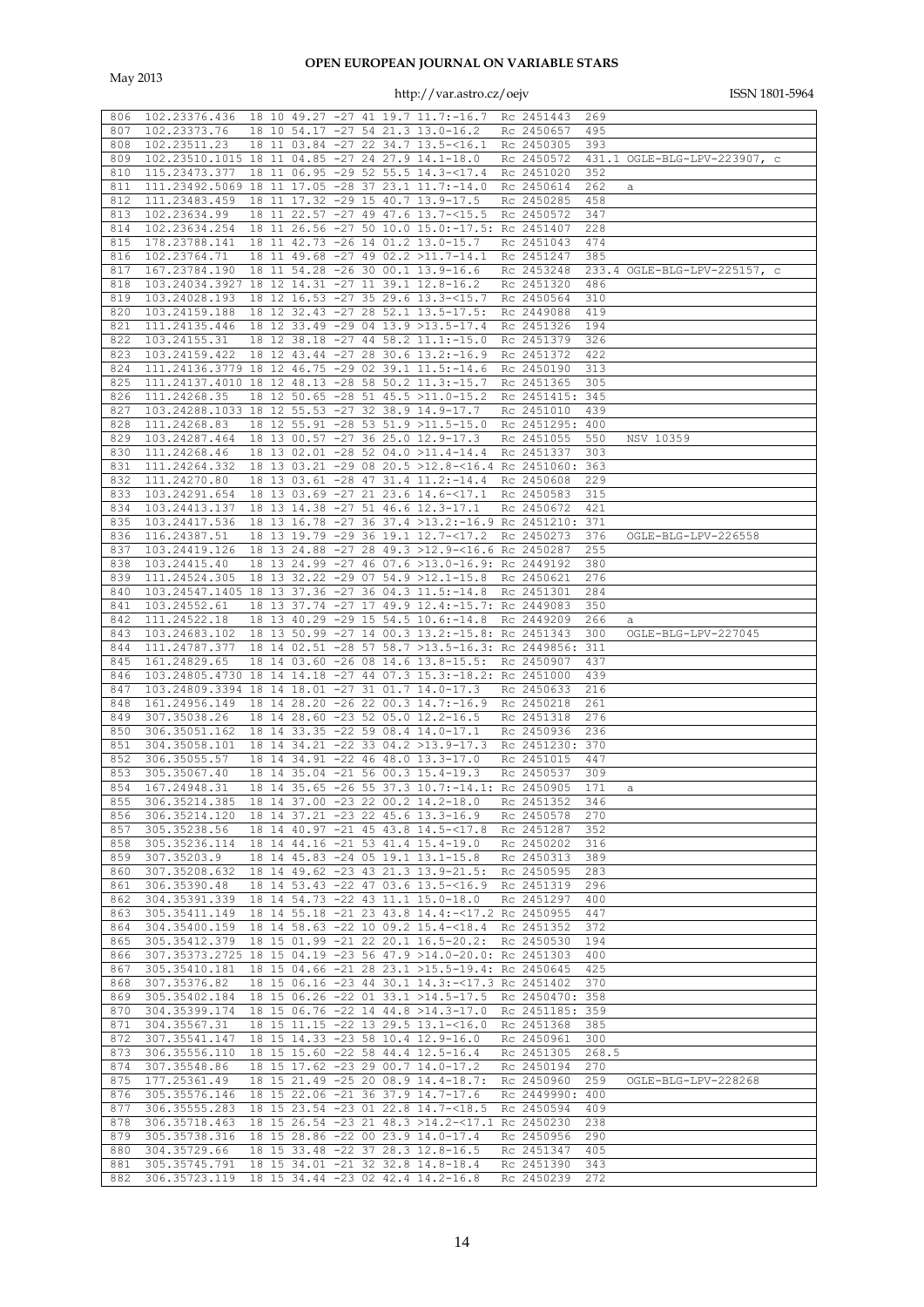May 2013

| 883 | 304.35728.128                                                                  |          |              |    | 18 15 35.50 -22 40 20.6 14.9-<18.0                 | Rc 2451368      | 372   |                     |
|-----|--------------------------------------------------------------------------------|----------|--------------|----|----------------------------------------------------|-----------------|-------|---------------------|
| 884 | 306.35726.165                                                                  |          | 18 15 35.9   |    | $-22$ 49 59.4 14.6-18.4                            | Rc 2450184      | 344   |                     |
|     |                                                                                |          |              |    |                                                    |                 |       |                     |
| 885 | 305.35745.91                                                                   |          |              |    | 18 15 36.22 -21 34 39.1 >13.6-16.3                 | Rc 2449750: 343 |       |                     |
| 886 | 177.25498.648                                                                  |          |              |    | 18 15 36.47 -24 54 53.8 16.1-19.1                  | Rc 2451326      | 459   | OGLE-BLG-LPV-228414 |
| 887 | 305.35744.432                                                                  |          |              |    | 18 15 38.30 -21 37 48.3 14.1-17.3                  | Rc 2451383      | 335   |                     |
|     |                                                                                |          |              |    |                                                    |                 |       |                     |
| 888 | 306.35718.73                                                                   |          |              |    | 18 15 39.83 -23 21 34.2 12.6-15.7                  | Rc 2450306      | 317   |                     |
| 889 | 304.35736.146                                                                  |          |              |    | 18 15 41.13 -22 07 57.0 14.3-16.8                  | Rc 2449807      | 327   |                     |
|     |                                                                                |          |              |    |                                                    |                 |       |                     |
| 890 | 305.35911.758                                                                  |          |              |    | 18 15 43.36 -21 41 34.4 16.7-20.5:                 | Rc 2450513      | 552   |                     |
| 891 | 157.25386.28                                                                   |          |              |    | 18 15 45.70 -32 20 02.6 >11.6-14.6                 | Rc 2449630:     | 373   |                     |
|     |                                                                                |          |              |    |                                                    |                 |       |                     |
| 892 | 305.35907.164                                                                  |          |              |    | 18 15 49.11 -21 57 52.8 13.0-17.6                  | Rc 2451021      | 488   |                     |
| 893 | 305.35913.104                                                                  |          |              |    | 18 15 50.34 -21 33 49.5 13.5-16.2                  | Rc 2450670      | 147   |                     |
| 894 | 306.35895.352                                                                  |          |              |    | 18 15 52.36 -22 46 33.1 14.8-18.8                  | Rc 2451387      | 350   |                     |
|     |                                                                                |          |              |    |                                                    |                 |       |                     |
| 895 | 304.35896.13                                                                   |          |              |    | 18 15 53.39 -22 41 48.1 13.0-<17.6                 | Rc 2451350      | 369   |                     |
| 896 | 306.35888.85                                                                   |          |              |    | 18 15 56.02 -23 14 40.7 13.0-16.7                  | Rc 2450539      | 302   |                     |
|     |                                                                                |          |              |    |                                                    |                 |       |                     |
| 897 | 305.35915.484                                                                  |          |              |    | 18 15 56.80 -21 26 44.7 14.5-17.7                  | Rc 2451340      | 437   |                     |
| 898 | 305.35914.127                                                                  |          |              |    | 18 15 57.05 -21 29 43.6 16.1-19.7                  | Rc 2450307      | 418   |                     |
| 899 |                                                                                |          |              |    | 18 16 02.83 -22 43 59.8 >14.1-17.5                 |                 |       |                     |
|     | 304.36063.242                                                                  |          |              |    |                                                    | Rc 2450002:     | 376   |                     |
| 900 | 305.36080.175                                                                  |          |              |    | 18 16 03.01 -21 38 25.4 13.8:-17.0                 | Rc 2450880      | 384   |                     |
| 901 | 157.25513.177                                                                  |          |              |    | 18 16 07.36 -32 33 15.1 11.8:-<16.4 Rc 2451355     |                 | 356   |                     |
|     |                                                                                |          |              |    |                                                    |                 |       |                     |
| 902 | 306.36060.195                                                                  |          |              |    | 18 16 08.66 -22 55 19.9 >14.3-17.5                 | Rc 2450530      | 367   |                     |
| 903 | 304.36063.337                                                                  |          |              |    | 18 16 12.35 -22 44 06.1 15.3-18.1                  | Rc 2450545      | 241   |                     |
|     |                                                                                |          |              |    |                                                    |                 |       |                     |
| 904 | 305.36076.320                                                                  |          |              |    | 18 16 16.57 -21 53 21.8 14.4-19.0                  | Rc 2450577      | 412   |                     |
| 905 | 306.36230.10                                                                   |          |              |    | 18 16 18.20 -22 49 21.3 >12.4-16.3                 | Rc 2450194      | 302   |                     |
| 906 | 305.36242.66                                                                   |          |              |    | 18 16 19.28 -22 00 12.7 12.9-16.5                  | Rc 2451315      | 273   |                     |
|     |                                                                                |          |              |    |                                                    |                 |       |                     |
| 907 | 306.36226.238                                                                  |          |              |    | 18 16 23.33 -23 03 15.8 13.8-16.8                  | Rc 2450642      | 292   |                     |
| 908 | 305.36250.400                                                                  |          |              |    | 18 16 26.32 -21 28 11.0 14.0-17.4:                 | Rc 2450581      | 203   |                     |
|     |                                                                                |          |              |    |                                                    |                 |       |                     |
| 909 | 306.36221.243                                                                  |          |              |    | 18 16 26.44 -23 25 11.1 12.6-16.9                  | Rc 2450945      | 234   |                     |
| 910 | 304.36232.26                                                                   |          |              |    | 18 16 31.20 -22 42 54.9 >11.5-14.3                 | Rc 2451020      | 430   |                     |
|     |                                                                                |          |              |    |                                                    |                 |       |                     |
| 911 | 305.36414.88                                                                   |          |              |    | 18 16 42.96 -21 46 29.6 13.3-<17.1                 | Rc 2450886      | 363   |                     |
| 912 | 306.36557.77                                                                   |          |              |    | 18 16 55.99 -23 23 12.0 12.4-15.4                  | Rc 2451268      | 317   |                     |
| 913 | 305.36579.607                                                                  |          |              |    |                                                    |                 |       |                     |
|     |                                                                                |          |              |    | 18 16 57.59 -21 58 54.8 14.3-<18.3                 | Rc 2450584      | 316   |                     |
| 914 | 305.36579.19                                                                   |          |              |    | 18 16 57.61 -21 56 09.7 12.8-<16.6                 | Rc 2451267      | 337   |                     |
| 915 | 306.36561.35                                                                   |          |              |    | 18 16 59.54 -23 10 34.1 >13.0-15.3: Rc 2450983     |                 | 221   |                     |
|     |                                                                                |          |              |    |                                                    |                 |       |                     |
| 916 | 157.25904.24                                                                   |          |              |    | 18 17 04.51 -32 29 05.3 >12.7-15.1                 | Rc 2449750: 362 |       |                     |
| 917 | 155.26045.67                                                                   | 18<br>17 |              |    | $09.66 - 31 44 21.4 > 13.0 - 16.4$                 | Rc 2451376      | 316   |                     |
|     |                                                                                |          |              |    |                                                    |                 |       |                     |
| 918 | 305.36917.497                                                                  |          |              |    | 18 17 26.96 -21 47 31.3 >14.8-18.0                 | Rc 2451245: 402 |       |                     |
| 919 | 304.36906.128                                                                  | 18 17    |              |    | 27.67 -22 31 42.7 14.3-<16.7                       | Rc 2451352      | 327   |                     |
| 920 | 305.36919.1000 18 17                                                           |          | $27.85 - 21$ |    | 42 45.0 15.7-<19.2                                 |                 | 467   |                     |
|     |                                                                                |          |              |    |                                                    | Rc 2450664      |       |                     |
| 921 | 305.36917.36                                                                   | 18 17    |              |    | 30.51 -21 47 41.4 12.7-15.6                        | Rc 2450978      | 168.5 |                     |
| 922 | 305.36918.44                                                                   | 18 17    | $31.51 - 21$ |    | 46 16.0 11.8-15.5                                  | Rc 2450542      | 280   |                     |
|     |                                                                                |          |              |    |                                                    |                 |       |                     |
| 923 | 309.36911.41                                                                   | 17<br>18 |              |    | 32.72 -22 11 12.7 11.5-15.5                        | Rc 2450610      | 215   |                     |
| 924 | 308.36917.519                                                                  | 18 17    |              |    | 35.07 -21 47 12.7 13.3-17.5                        | Rc 2450592      | 283   |                     |
|     |                                                                                |          |              |    |                                                    |                 |       |                     |
| 925 | 308.36915.105                                                                  | 18<br>17 | $35.40 -21$  |    | 58 13.4 12.5-16.4                                  | Rc 2450891      | 233   |                     |
| 926 | 308.37090.146                                                                  |          |              |    | 18 17 42.45 -21 28 09.3 13.1-16.7                  | Rc 2450925      | 290   |                     |
| 927 | 308.37081.19                                                                   |          |              |    | 18 17 42.46 -22 03 11.5 12.4-16.6                  | Rc 2450233      | 273   |                     |
|     |                                                                                |          |              |    |                                                    |                 |       |                     |
| 928 | 308.37090.433                                                                  | 18 17    | $46.63 - 21$ | 27 | 15.1 14.0-18.0                                     | Rc 2450932      | 404   |                     |
| 929 | 309.37076.962                                                                  |          |              |    | 18 17 48.93 -22 26 07.2 14.5-17.6                  | Rc 2450540      | 356   |                     |
|     |                                                                                |          |              |    |                                                    |                 |       |                     |
| 930 | 308.37087.4                                                                    | 18 17    |              |    | 55.44 -21 39 51.2 12.2-16.0                        | Rc 2450924      | 255   |                     |
| 931 | 308.37084.235                                                                  | 18 17    |              |    | 56.03 -21 54 21.6 13.8:-17.2                       | Rc 2450894      | 365   |                     |
| 932 |                                                                                |          |              |    |                                                    | Rc 2451297      | 383   |                     |
|     | 311.37227.694 18 17 58.70 -23 31 49.5 14.5-18.3                                |          |              |    |                                                    |                 |       |                     |
|     | 933 309.37247.217 18 18 01.63 -22 13 10.2 12.7-16.7 Rc 2451346 337             |          |              |    |                                                    |                 |       |                     |
| 934 | 310.37236.71  18  18  02.97  - 22  55  56.7  12.1-16.6                         |          |              |    |                                                    | Rc 2451330 234  |       |                     |
|     |                                                                                |          |              |    |                                                    |                 |       |                     |
| 935 | 309.37244.9                                                                    |          |              |    | 18 18 05.00 -22 23 44.3 13.6-17.2                  | Rc 2449876 278  |       |                     |
|     | 936 155.26430.26 18 18 05.87 -32 03 54.6 >12.1-15.6 Rc 2449630: 383            |          |              |    |                                                    |                 |       |                     |
| 937 | 310.37231.57                                                                   |          |              |    | 18 18 05.96 -23 15 11.8 12.3-16.4                  | Rc 2451325 232  |       |                     |
|     |                                                                                |          |              |    |                                                    |                 |       |                     |
| 938 | 308.37259.119 18 18 07.30 -21 23 12.8 13.5-17.0                                |          |              |    |                                                    | Rc 2450540 298  |       |                     |
| 939 | 311.37223.1206 18 18 08.88 -23 49 11.0 13.4-17.0:                              |          |              |    |                                                    | Rc 2450535 331  |       |                     |
|     | 940 310.37237.368                                                              |          |              |    | 18 18 08.93 -22 52 40.6 13.2-17.5                  | Rc 2451294 398  |       |                     |
|     |                                                                                |          |              |    |                                                    |                 |       |                     |
| 941 | 308.37252.26                                                                   |          |              |    | 18 18 10.25 -21 54 08.7 12.3-16.5                  | Rc 2451340 233  |       |                     |
| 942 | 311.37225.124  18  18  14.43  - 23  42  31.6  > 13.2  - 16.8: Rc  2451281  382 |          |              |    |                                                    |                 |       |                     |
|     |                                                                                |          |              |    |                                                    |                 |       |                     |
| 943 | 311.37227.89                                                                   |          |              |    | 18 18 14.45 -23 34 12.0 13.8:-16.3: Rc 2450637 428 |                 |       |                     |
| 944 | 309.37247.71                                                                   |          |              |    | 18 18 14.88 -22 12 46.2 12.6-16.6                  | Rc 2450968 295  |       |                     |
|     | 310.37407.177 18 18 16.38 -22 46 48.9 13.5-17.2                                |          |              |    |                                                    |                 |       |                     |
| 945 |                                                                                |          |              |    |                                                    | Rc 2450539 283  |       |                     |
|     | 946 155.26431.24                                                               |          |              |    | 18 18 17.80 -32 01 55.6 13.2-15.6                  | Rc 2451301 315  |       |                     |
| 947 | 309.37407.243                                                                  |          |              |    | 18 18 19.35 -22 44 35.2 14.5-16.9                  | Rc 2451308 309  |       |                     |
|     |                                                                                |          |              |    |                                                    |                 |       |                     |
| 948 | 308.37421.123                                                                  |          |              |    | 18 18 21.12 -21 48 56.0 14.6-18.3                  | Rc 2451334 511  |       |                     |
|     | 949 310.37399.459 18 18 22.59 -23 18 27.7 13.6-17.6                            |          |              |    |                                                    | Rc 2450977 475  |       |                     |
|     |                                                                                |          |              |    |                                                    |                 |       |                     |
| 950 | 308.37417.47                                                                   |          |              |    | 18 18 23.60 -22 03 13.7 15.2-19.2                  | Rc 2450941 222  |       |                     |
| 951 | 311.37394.18                                                                   |          |              |    | 18 18 28.32 -23 35 32.4 12.2-16.6                  | Rc 2451279 138  |       |                     |
| 952 | 308.37425.44                                                                   |          |              |    | 18 18 30.61 -21 34 24.5 13-<16.6                   | Rc 2450221 290  |       |                     |
|     |                                                                                |          |              |    |                                                    |                 |       |                     |
| 953 | 310.37401.23                                                                   |          |              |    | 18 18 30.71 -23 10 34.4 12.5-16.2: Rc 2451403 253  |                 |       |                     |
| 954 | 155.26565.69                                                                   |          |              |    | 18 18 34.28 -31 46 03.8 12.5-16.4                  | Rc 2450951 156  |       |                     |
|     |                                                                                |          |              |    |                                                    |                 |       |                     |
| 955 | 309.37576.222 18 18 39.42 -22 41 50.5 13.9-<17.1                               |          |              |    |                                                    | Rc 2450580 298  |       |                     |
| 956 | 310.37572.20                                                                   |          |              |    | 18 18 40.57 -22 57 47.5 >13.8-16.9 Rc 2450205 308  |                 |       |                     |
| 957 | 311.37564.351 18 18 43.55 -23 29 51.2 13.8-17.5                                |          |              |    |                                                    | Rc 2451294 328  |       |                     |
|     |                                                                                |          |              |    |                                                    |                 |       |                     |
| 958 | 308.37585.95  18  18  43.58  - 22  03  48.9  13.6: -< 17.8  Rc  2450587  287   |          |              |    |                                                    |                 |       |                     |
|     |                                                                                |          |              |    |                                                    |                 |       |                     |
|     | 959 310.37573.9 18 18 45.13 -22 54 56.6 12.4-15.7 Rc 2450196 311               |          |              |    |                                                    |                 |       |                     |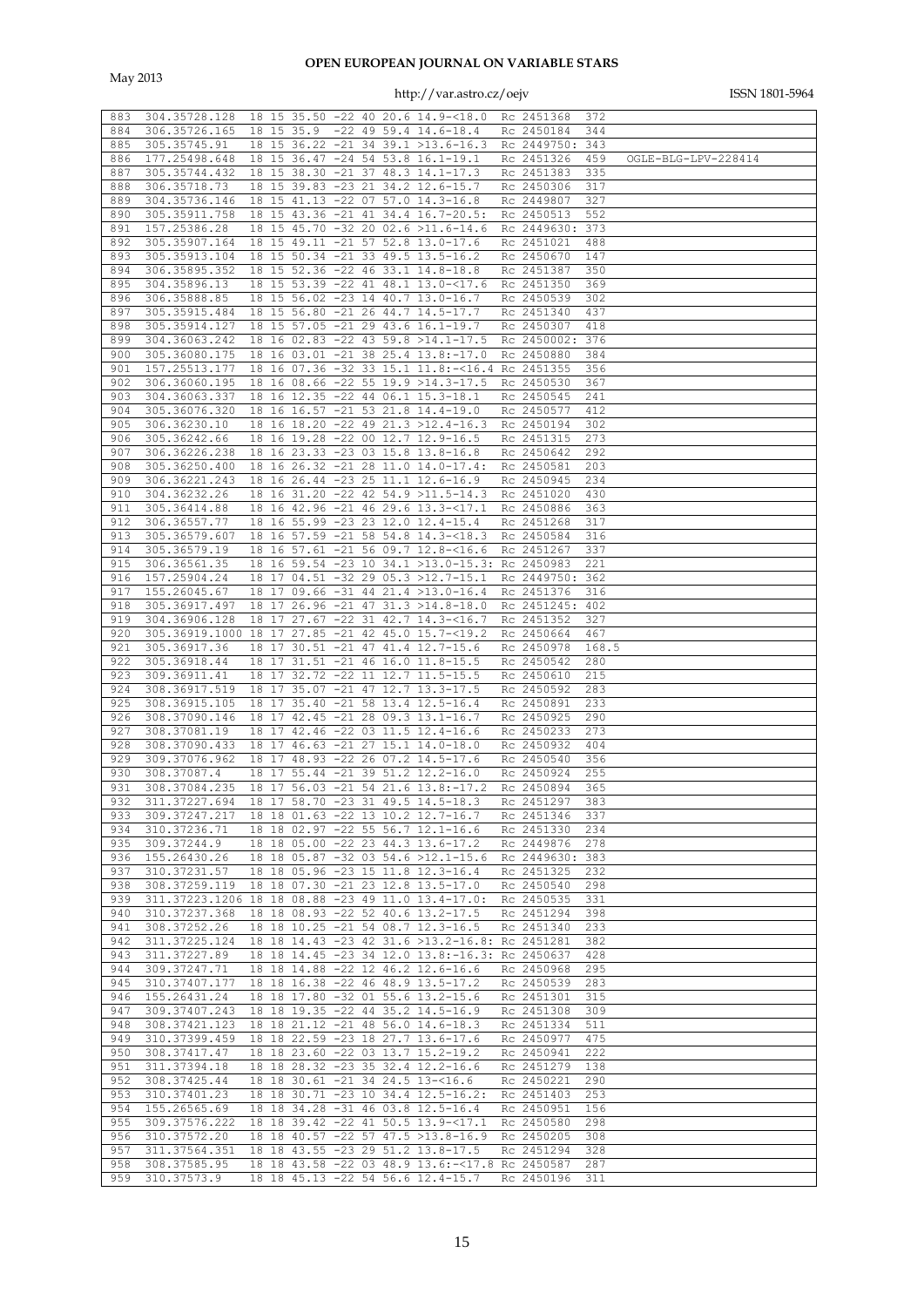May 2013

### http://var.astro.cz/oejv ISSN 1801-5964

| 960  | 310.37740.758                                                              |    |       |                 |          |    | 18 18 56.11 -22 57 34.0 12.1-<16.0 Rc 2450670       |                              | 220   |                               |
|------|----------------------------------------------------------------------------|----|-------|-----------------|----------|----|-----------------------------------------------------|------------------------------|-------|-------------------------------|
| 961  | 308.37762.2492 18 19 04.10 -21 30 55.7 >12.4-<16.3 Rc 2451330              |    |       |                 |          |    |                                                     |                              | 300   |                               |
| 962  | 160.27048.224                                                              |    |       |                 |          |    | 18 19 23.87 -25 34 43.4 14.6:-19.4                  | Rc 2450680:                  | 559   |                               |
|      |                                                                            |    |       |                 |          |    |                                                     |                              |       |                               |
| 963  | 310.38079.25                                                               |    |       |                 |          |    | 18 19 27.25 -22 46 57.0 12.4-<16.4                  | Rc 2450168                   | 362   |                               |
| 964  | 310.38077.52                                                               |    |       | 18 19 33.17 -22 |          |    | 53 40.7 14.1-17.4                                   | Rc 2450266                   | 195   |                               |
| 965  | 309.38088.127                                                              |    |       |                 |          |    | 18 19 34.13 -22 07 08.7 14.2-18.0:                  | Rc 2451333                   | 299   |                               |
| 966  | 149.27108.65                                                               |    |       |                 |          |    | 18 19 39.32 -30 13 28.3 >11.7-15.0                  | Rc 2449899                   | 304   |                               |
| 967  | 308.38266.162                                                              |    |       | 18 19 42.61     | $-21$    |    | 30 31.3 13.0-17.5                                   | Rc 2450642                   | 314   |                               |
|      |                                                                            |    |       |                 |          |    |                                                     |                              |       |                               |
| 968  | 310.38242.89                                                               |    |       |                 |          |    | 18 19 44.17 -23 04 54.6 13.8-16.6                   | Rc 2450560                   | 406   |                               |
| 969  | 311.38230.1146 18 19 46.27 -23 52 05.7 13.6-17.9                           |    |       |                 |          |    |                                                     | Rc 2450594                   | 534   |                               |
| 970  | 311.38398.126                                                              |    |       |                 |          |    | 18 19 59.30 -23 54 14.3 11.5:-15.5                  | Rc 2451272                   | 257   |                               |
| 971  | 149.27240.6                                                                |    |       |                 |          |    | 18 20 01.31 -30 07 24.5 11.6-14.6                   | Rc 2451295                   | 175.5 |                               |
| 972  |                                                                            |    |       |                 |          |    |                                                     |                              |       |                               |
|      | 311.38567.1070                                                             |    |       |                 |          |    | 18 20 14.38 -23 48 29.2 12.5-15.8                   | Rc 2451283                   | 380   |                               |
| 973  | 308.38597.243                                                              |    | 18 20 |                 |          |    | 21.20 -21 47 14.8 13.3-17.1                         | Rc 2450574                   | 263   |                               |
| 974  | 149.27360.929                                                              |    |       |                 |          |    | 18 20 22.02 -30 46 55.1 >13.0-15.8                  | Rc 2451300                   | 402   |                               |
| 975  | 310.38577.136                                                              | 18 | 20    |                 |          |    | 24.52 -23 08 49.8 12.3-16.9:                        | Rc 2450679                   | 523   |                               |
| 976  | 308.38597.974                                                              |    |       | 18 20 24.60 -21 |          |    | 50 53.6 15.2-18.8                                   | Rc 2450970                   | 320   |                               |
| 977  |                                                                            |    |       |                 |          |    |                                                     |                              |       |                               |
|      | 149.27752.4254 18 21 16.74 -30 36 47.5 13.0-15.0                           |    |       |                 |          |    |                                                     | Rc 2450621                   | 408   |                               |
| 978  | 149.27889.7                                                                |    | 18 21 |                 |          |    | 23.04 -30 10 30.3 11.7-14.5                         | Rc 2450277                   | 241   |                               |
| 979  | 149.27889.43                                                               |    |       |                 |          |    | 18 21 29.41 -30 11 30.7 12.8-16.7                   | Rc 2450306                   | 450   |                               |
| 980  | 136.27916.215                                                              |    |       |                 |          |    | 18 21 30.59 -28 20 38.5 14.3-<20.4                  | Rc 2451357                   | 305   |                               |
| 981  | 136.28044.51                                                               |    |       |                 |          |    | 18 21 39.11 -28 30 10.4 14.0-<17.7                  | Rc 2451373                   | 269   |                               |
|      |                                                                            |    |       |                 |          |    |                                                     |                              |       |                               |
| 982  | 136.28047.41                                                               |    |       |                 |          |    | 18 21 51.87 -28 17 18.3 >12.0-<15.3 Rc 2450895: 387 |                              |       |                               |
| 983  | 136.28171.57                                                               |    |       |                 |          |    | 18 22 12.08 -28 42 18.5 13.5-17.7                   | Rc 2450285                   | 398   |                               |
| 984  | 136.28430.126                                                              |    |       |                 |          |    | 18 22 36.46 -28 45 48.3 >11.5-16.4                  | Rc 2450585                   | 305   |                               |
| 985  | 153.28397.1410                                                             |    |       |                 |          |    | 18 22 44.41 -30 57 23.6 16.3-18.6                   | Rc 2451310                   | 427   |                               |
| 986  | 136.28561.2314                                                             |    |       |                 |          |    | 18 22 56.95 -28 41 17.6 15.6-<20.0                  | Rc 2451280:                  | 398:  |                               |
|      |                                                                            |    |       |                 |          |    |                                                     |                              |       |                               |
| 987  | 136.28566.126                                                              |    |       |                 |          |    | 18 23 03.24 -28 22 16.7 12.0-16.1                   | Rc 2451372                   | 414   |                               |
| 988  | 136.28820.47                                                               |    |       | 18 23 36.01     |          |    | $-28$ 43 57.6 12.0-15.0                             | Rc 2450242                   | 448   |                               |
| 989  | 136.28824.483                                                              | 18 |       |                 |          |    | 23 36.96 -28 30 52.3 >14.0-<17.5 Rc 2451327         |                              | 423   |                               |
| 990  | 150.28922.21                                                               |    |       |                 |          |    | 18 23 51.64 -30 36 35.9 11.0-14.1                   | Rc 2450997                   | 240   |                               |
| 991  | 150.28927.26                                                               |    |       |                 |          |    | 18 23 53.52 -30 18 42.3 11.3:-15.3                  | Rc 2451318:                  | 276:  | Cl*NGC 6624 V1, b             |
|      |                                                                            |    |       |                 |          |    |                                                     |                              |       |                               |
|      |                                                                            |    |       |                 |          |    |                                                     |                              |       |                               |
| 992  | 150.28928.5                                                                | 18 | 24    |                 |          |    | $02.41 - 30 13 33.6 11.3:-15.0$                     | Rc 2449425:                  | 335   |                               |
| 993  | 150.29053.55                                                               |    |       |                 |          |    | 18 24 11.22 -30 34 35.0 11.9-15.7                   | Rc 2450948                   | 320   |                               |
| 994  | 150.29315.15                                                               | 18 | 24    | $55.68 - 30$    |          |    | 25 44.5 11.7-15.5                                   | Rc 2450582                   | 292   |                               |
|      |                                                                            |    |       |                 |          |    |                                                     |                              |       |                               |
| 995  | 166.30683.260                                                              |    | 18 28 |                 |          |    | 00.04 -25 52 22.4 13.9:-17.5                        | Rc 2450640                   | 463   |                               |
| 996  | 147.31143.28                                                               | 18 |       |                 |          |    | 29 02.44 -29 53 16.3 12.2-<15.1                     | Rc 2450999                   | 293   |                               |
| 997  | 303.44071.35                                                               | 18 | 29    |                 |          |    | 28.84 -15 18 03.4 14.5-<19.0                        | Rc 2451329                   | 383   | TSVSC1 TN-S300112321-306-67-2 |
| 998  | 303.44578.145                                                              | 18 | 30    |                 |          |    | 15.88 -15 03 16.0 16.1-20.5:                        | Rc 2451397                   | 512   |                               |
| 999  | 303.44581.276                                                              | 18 | 30    |                 |          |    | 19.57 -14 52 46.2 >14.8-<17.5 Rc 2451054            |                              | 422   |                               |
|      |                                                                            |    |       |                 |          |    |                                                     |                              |       |                               |
|      | 1000 303.45088.65                                                          | 18 | 30    | $57.37 - 14$    |          | 41 | $06.9$ 12.9- $15.5$                                 | Rc 2451320                   | 375   | TSVSC1 TN-S300112130-888-67-2 |
| 1001 | 303.45086.512                                                              | 18 |       |                 |          |    | 30 58.76 -14 50 32.8 14.0-18.1                      | Rc 2451366                   | 412   |                               |
|      | 1002 147.32054.11                                                          | 18 | 31    | $07.93 - 29.50$ |          |    | $37.9$ $10.5:-14.6$                                 | Rc 2450999                   | 292   | GSC 06869-00888               |
|      | 1003 301.45108.136                                                         | 18 | 31    | 08.40           | $-13$ 19 |    | 11.2 15.0-17.7                                      | Rc 2451431                   | 346   |                               |
|      | 1004 301.45278.157                                                         | 18 |       |                 |          |    | 31 16.56 -13 11 59.2 15.5 -< 18.5                   | Rc 2450986                   | 362   |                               |
|      | 1005 302.45268.365                                                         | 18 | 31    |                 |          |    | 20.99 -13 54 39.1 14.8-18.0                         | Rc 2451237                   | 311   |                               |
|      |                                                                            |    |       |                 |          |    |                                                     |                              |       |                               |
|      | 1006 301.45269.57                                                          | 18 | 31    | $23.06 - 13$    |          | 48 | 22.3 >14.3-<17.5 Rc 2450947                         |                              | 265   |                               |
| 1007 | 302.45261.155                                                              |    | 18 31 | 23.31           |          |    | $-14$ 19 08.7 16.0-19.8:                            | Rc 2451370                   | 185   |                               |
|      | 1008 302.45264.936                                                         |    | 18 31 |                 |          |    | 24.62 -14 08 01.9 14.3: -18.5                       | Rc 2451337                   | 330   |                               |
|      | 1009 301.45447.41                                                          |    |       |                 |          |    | 18 31 31.56 -13 10 33.4 >14.8-19.4: Rc 2449775: 363 |                              |       |                               |
|      | 1010 301.45447.87                                                          |    |       |                 |          |    | 18 31 41.60 -13 10 48.2 >14.9-<18.7 Rc 2451260      |                              | 312   |                               |
|      |                                                                            |    |       |                 |          |    |                                                     |                              |       |                               |
|      | 1011 301.45442.409                                                         |    |       |                 |          |    | 18 31 43.84 -13 30 44.5 14.2-17.1                   | Rc 2451073                   | 257   |                               |
|      | 1012 301.45611.486                                                         |    |       |                 |          |    | 18 31 50.52 -13 24 08.9 >13.5-18.0 Rc 2449977 376   |                              |       |                               |
|      | 1013 302.45600.25                                                          |    |       |                 |          |    | 18 31 57.94 -14 07 05.6 >13.9-<17.2 Rc 2451283 349  |                              |       |                               |
|      | 1014 302.45594.500                                                         |    |       |                 |          |    | 18 31 58.40 -14 33 26.6 14.0-17.9: Rc 2451350 349   |                              |       |                               |
|      | 1015 303.45586.33                                                          |    |       |                 |          |    | 18 32 00.92 -15 04 04.3 12.6-<17.5 Rc 2451401       |                              | 370   | TSVSC1 TN-S300112121-277-67-2 |
|      |                                                                            |    |       |                 |          |    |                                                     |                              |       |                               |
|      | 1016 301.45949.218                                                         |    |       |                 |          |    | 18 32 20.53 -13 18 12.9 13.9-17.5                   | Rc 2451340 254               |       |                               |
|      | 1017 301.46108.40                                                          |    |       |                 |          |    | 18 32 51.42 -13 53 06.7 14.3-17.8:                  | Rc 2451044                   | 388   |                               |
|      | 1018 302.46270.66                                                          |    |       |                 |          |    | 18 32 57.06 -14 15 24.3 11.0:-15.0                  | Rc 2451374 276               |       | TSVSC1 TN-S300113102-63-67-2  |
|      | 1019 301.46284.33                                                          |    |       |                 |          |    | 18 32 59.65 -13 21 38.4 14.0-17.7                   | Rc 2450320                   | 409   |                               |
|      | 1020 301.46276.189                                                         |    |       |                 |          |    | 18 32 59.97 -13 53 26.2 >13.8-16.3                  | Rc 2451180: 364              |       |                               |
|      |                                                                            |    |       |                 |          |    |                                                     |                              |       |                               |
|      | 1021 301.46448.926                                                         |    |       |                 |          |    | 18 33 11.46 -13 38 25.0 14.4-17.8                   | Rc 2451418                   | 344   |                               |
|      | 1022 301.46451.1111 18 33 14.70 -13 23 30.6 15.3-18.7                      |    |       |                 |          |    |                                                     | Rc 2450545 484               |       |                               |
|      | 1023 301.46453.72                                                          |    |       |                 |          |    | 18 33 16.15 -13 17 14.7 13.7-<19.0: Rc 2450547      |                              | 311   |                               |
|      | 1024 301.46445.287 18 33 26.36 -13 47 02.7 14.5-17.4<br>1025 301.46784.864 |    |       |                 |          |    | 18 33 55.94 -13 36 09.1 14.2-18.0                   | Rc 2450575 286<br>Rc 2450601 | 507   |                               |

### Remarks:

a Period based on a combination of MACHO Rc and ASAS-3 V data.

- b Contained in the globular cluster NGC 6624 and discovered as a variable object by Laborde and Fourcade (1966). It is identified here as a Mira variable for the first time.
- c Period based on a combination of MACHO Rc and OGLE Ic data.